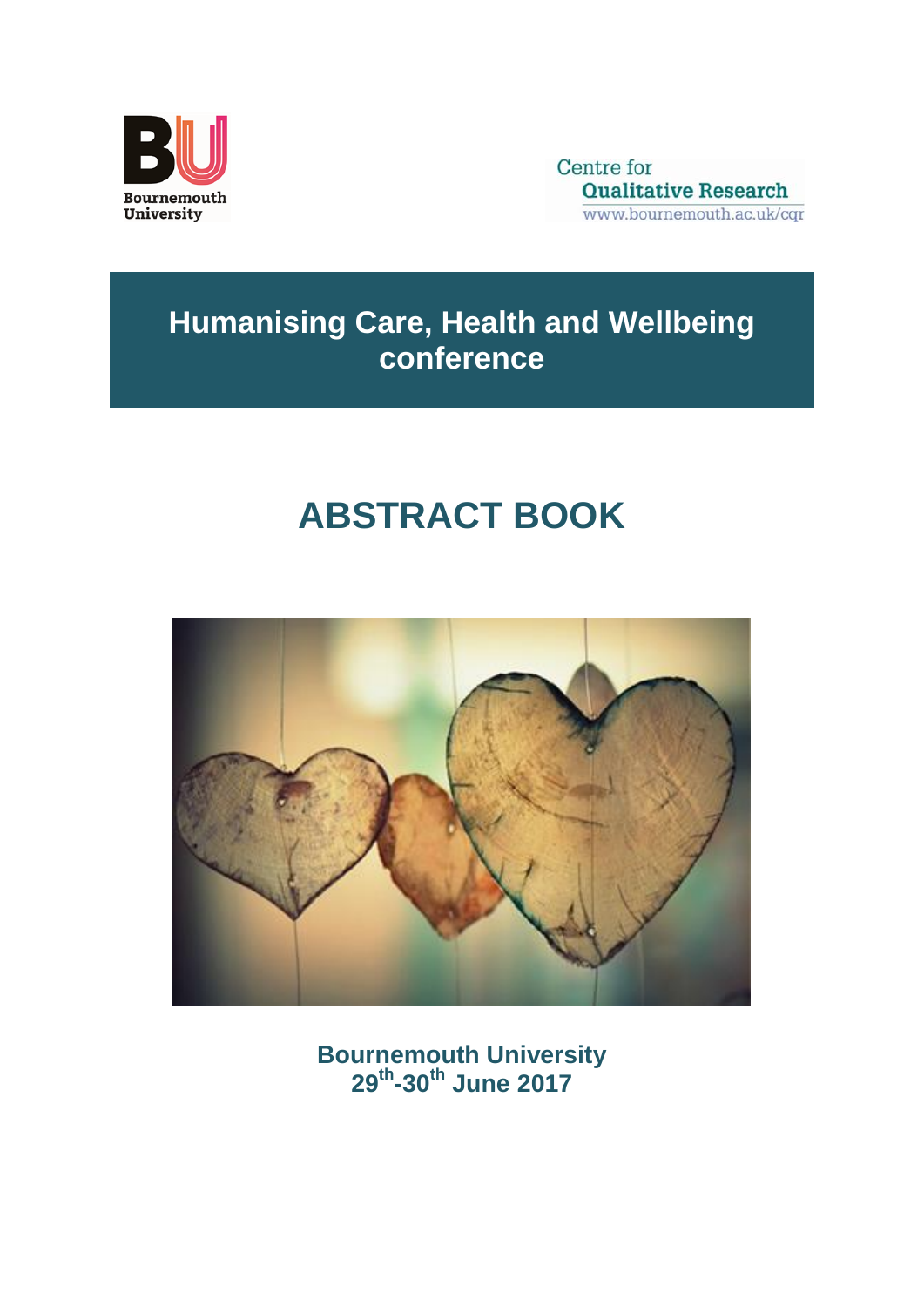*Welcome to the Humanising Care Health and Wellbeing conference. This is our third conference and we are growing year by year. This is the first time we have had a two day conference and from the response we have had I feel we will need to make the conference even bigger next year!*

*This is also the first year that we have invited external presenters and it is wonderful to see that we have attracted such high quality contributions.* 

*At this conference people can share and celebrate their work in education, practice and research all of which are equally valued.* 

*Although the presenters are speaking about different clinical or social areas I am sure you will find resonance with your own interests because what we all share is a commitment to work where subjective experience and Being Human are privileged.* 

*These two days will provide a space to share, reflect, learn, laugh and celebrate.* 

*Have a wonderful time at the conference !*

*Caroline Ellis-Hill On behalf of the conference committee*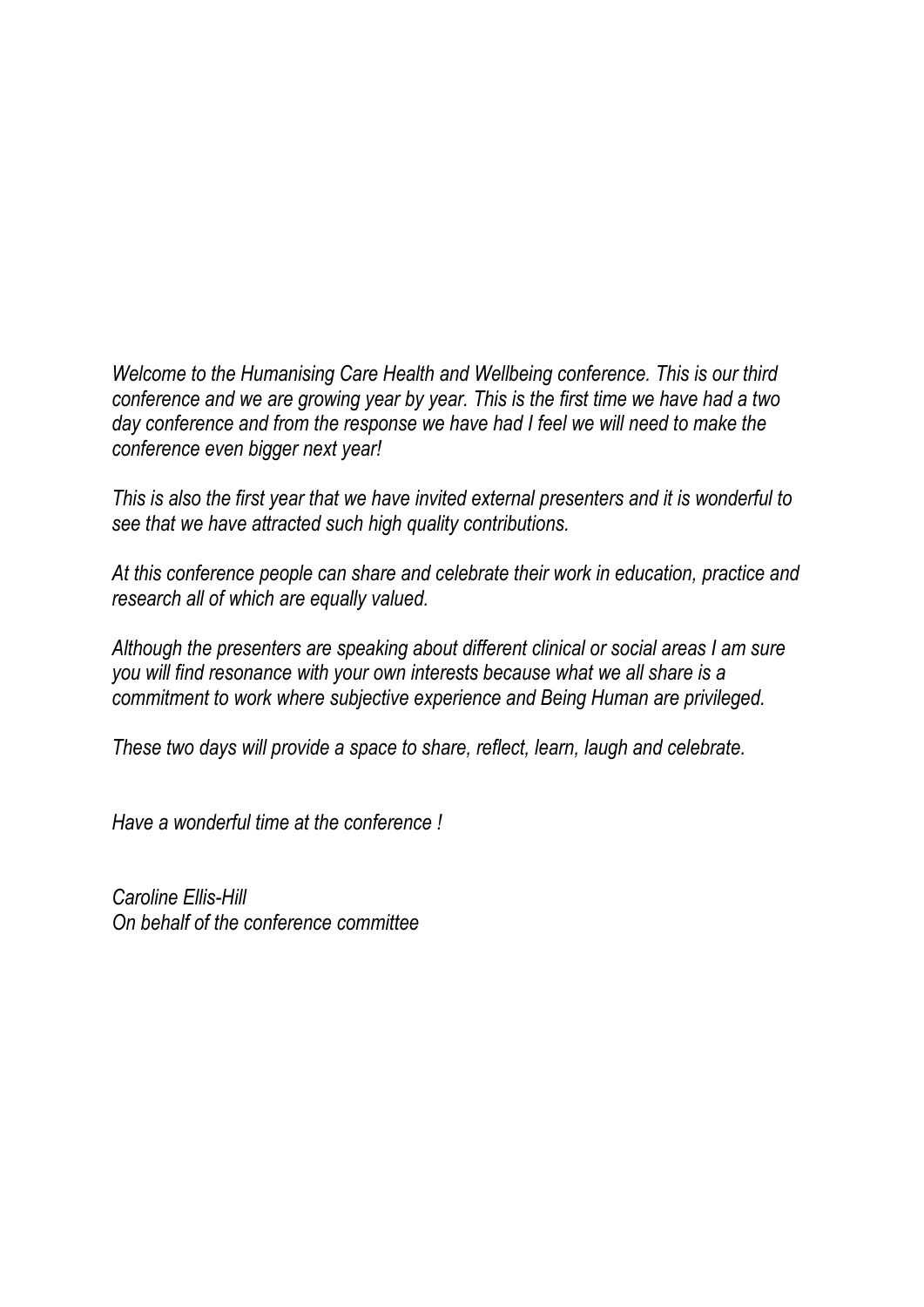#### **Humanising care: Translating theory into practice to support caring and creativity in a stroke service**

**Caroline Bagnall, Royal Bournemouth and Christchurch Hospitals NHS Trust, Bournemouth, Caroline Ellis-Hill & Carole Pound, Faculty of Health and Social Sciences, Bournemouth University Corresponding author Caroline Ellis-Hill cehill@bournemouth.ac.uk**

**Background:** Over the last decade acute stroke care has been transformed through technological advances. The pace of service delivery is now very fast. This can challenge caring, and the wellbeing of staff, patients and families. The eight interacting dimensions of the humanisation framework (Todres et al, 2009), which uses a lifeworld perspective, may offer directions for practice to enhance caring and sense of wellbeing.

**Aim:** As part of a larger study, we aimed to explore the meaning and relevance of the humanisation framework alongside service users and providers in a stroke service. Here we focus on the process of translating humanising theory into practice

Method: In this theory-led action research study; six practitioners (nurses, therapists and healthcare assistant) from the stroke service met with five former stroke service users and four researchers over nine monthly one hour sessions in a room near the ward. Using embodied and creative practices, the group shared their experiences of stroke care, engaged with the eight dimensions, and used the framework to guide humanising care projects.

**Results:** All members recognised and could use the humanisation dimensions especially when they were linked to personal stories and explored through embodied arts-based activities. The safe appreciative space allowed exploration of humanising language and experiences, leading to 'seeing anew' and providing energy and inspiration to create new caring possibilities. Outputs included: Humanising Champions, noticing and appreciating small moments of humanising care in the service, a Humanisation tree, a DVD of stories, a toolkit and ongoing enthusiasm by staff to explore the world in a humanised way.

**Conclusion:** This study has shown the potential of the humanisation framework to a) support caring service development projects and b) as a focus for engaging service users and providers through the shared experience of being human.

#### **Beautiful Being: Nature, presence, and the aesthetics of care**

**Katy Baldock - PhD student, Faculty of Health and Social Sciences, Bournemouth University, UK Corresponding author: Katy Baldock katybaldock@gmail.com**

Encounter with natural beauty has the potential to enhance capacity for therapeutic presence in lifeworld-led practitioners. The conditions which foster therapeutic presence have been mooted but not widely researched. It is acknowledged that the capacity to be fully with the other in lifeworld-led care places a high burden of responsibility on the practitioner. Not only must technical knowledge be acquired and kept up to date (the presence of 'head'), and skills be learned and practiced (the presence of 'hand'), but also the less tangible, more essential epistemological underpinning of the heart must be cultivated. The heart allows connection between practitioner and patient, but that is not its only function. The heart has also been observed to be the center of perception through which insight, imagination and intuition are cultivated – qualities which connect us to a wider and deeper sense of self and reality. This potentially allows lifeworld-led care to take its place as a form of care more complex than simple patient centred or patient led practice, but rather as care which honors interconnection, transformational potential, and wholistic wellbeing.

The heart can also be seen as the seat of the perception of beauty. The understanding and appreciation of the value of beauty has gone through a number of moments, from objectivist, subjectivist, radical deconstructivist, and finally to an emerging position arising out of feminist, humanistic, eco-psychological and transpersonal positions which seek to reclaim beauty as an embodied experience of flow and connection, and as potentially having transformative potential for the perceiver. From this perspective, the encounter with beauty in nature may offer the possibility for expanded awareness, fostering increased capacity for heart based practice, and offering an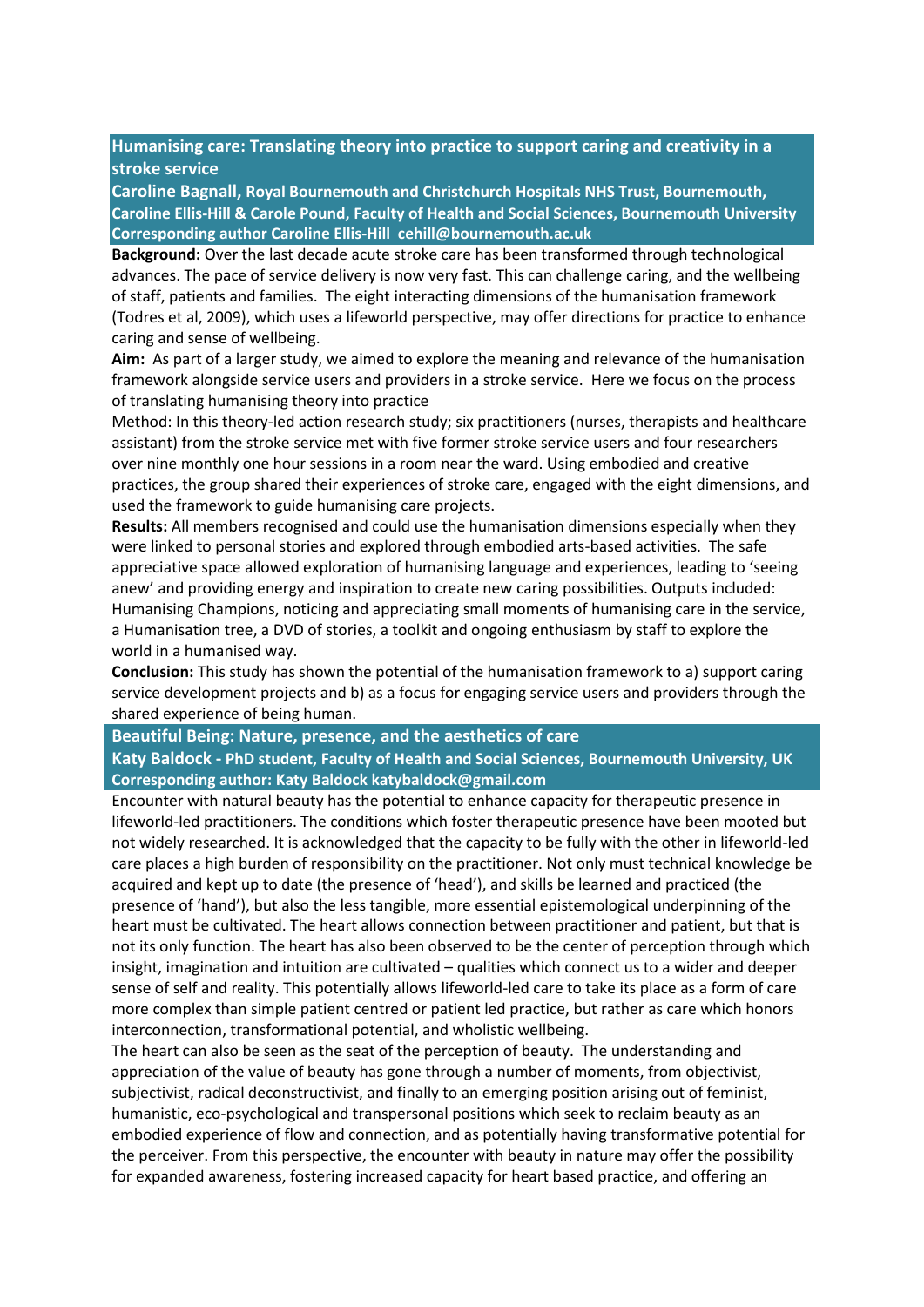accessible alternative or complement to mindfulness or spiritual practices for the development of resilience for practitioners of lifeworld-led and related forms of care.

**Humanising Phenomenological analysis: using focus groups, food, and drink to collect data** 

**for Descriptive and Interpretative Phenomenological Analysis (IPA)**

**Dr Sean Beer Department of Tourism and Hospitality Bournemouth University,**

**Corresponding author: Sean Beer [sbeer@bournemouth.ac.uk](mailto:sbeer@bournemouth.ac.uk)**

**Aim**: To explore the use of focus groups, specifically those involving a meal, as a method for phenomenological data collection.

**Method:** Six focus groups were conducted, in order to examine participants' perceptions of the authenticity of food. The data were analysed using Descriptive, and Interpretative

Phenomenological Analysis (IPA). This is somewhat controversial as many commentators maintain that focus groups cannot be used to collect phenomenological data, however, Smith (2004, p. 50) maintains that: "While cautious about the use of focus groups for IPA this is another area ripe for exploration." Therefore it is a legitimate thing to try. At the same time, the Dialogical approach to phenomenology is based on cyclical interaction between researchers, literature and data where understanding is developed through discussion and reflection, amongst the researchers. Why not include some discussion and reflection, amongst the participants, and in a study looking at food, why not at a meal? What could be more human?

**Findings** The focus groups produced data that lead to the construction of a rich phenomenological account. Analysis of the group dynamics, after Jacques Derrida, indicated a very constructive, supportive, but also refining environment.

**Conclusion** The use of focus groups is an interesting and useful method of collecting data for phenomenological analysis and should be investigated further, along with the philosophical arguments for such an approach.

#### **Reference**

Smith, J. A., 2004. Reflecting on the development of interpretative phenomenological analysis and its contribution to qualitative research in psychology. Qualitative Research in Psychology; 1, 39-54.

#### **Is There Welfare State 3?**

#### **Dr Jim Cowan Independent researcher**

#### **Corresponding author: Jim Cowan Jimcowan3@gmail.com**

**Background** Welfare state 1 had public administration and the employment of professionals at its heart. In 1989-1991 welfare state 2, based on market thinking, was legislated into local public services. With subsequent decades central government has built on this, creating `hybrids`: a combination of pre-existing bureaucracy AND market oriented/managerial practices.

**Aims:** Many practitioners still operate from hybrids, what humanising possibilities arise from within such `hostile` contexts? Are we currently seeing the beginning of the end of welfare state 2 Does `humanising` also stand for an emerging body of thinking and practice heralding a welfare state 3 If so what does that look like?

**Discussion**: Question 1: Using 3 experiences to suggest humanising possibilities within the current status quo a) The `tactical anti-disciple` developed by a learning disability service becoming able to fulfil the wishes of its users as an independent mutual b) `The centre` for people with physical disabilities, and the empowering leadership which went far beyond contractual requirements c) Practitioners in an adult social services department completely changing how they worked with carers.

Questions 2, 3 & 4: Drawing from research by Frederic Laloux (1) and thinking by Prof Steven Groarke (2) to explore `autonomous teams` as an emerging practice and their contextual requirements, as well as the `stickiness` of managerial ways of thinking and how we can debrief ourselves to reclaim genuine humanity and working from the heart.

**Conclusions:** Within existing contexts `hostile` to humanising, possibilities exist. Autonomous teams come from a coherence of thinking and practice which is developing right across Britain and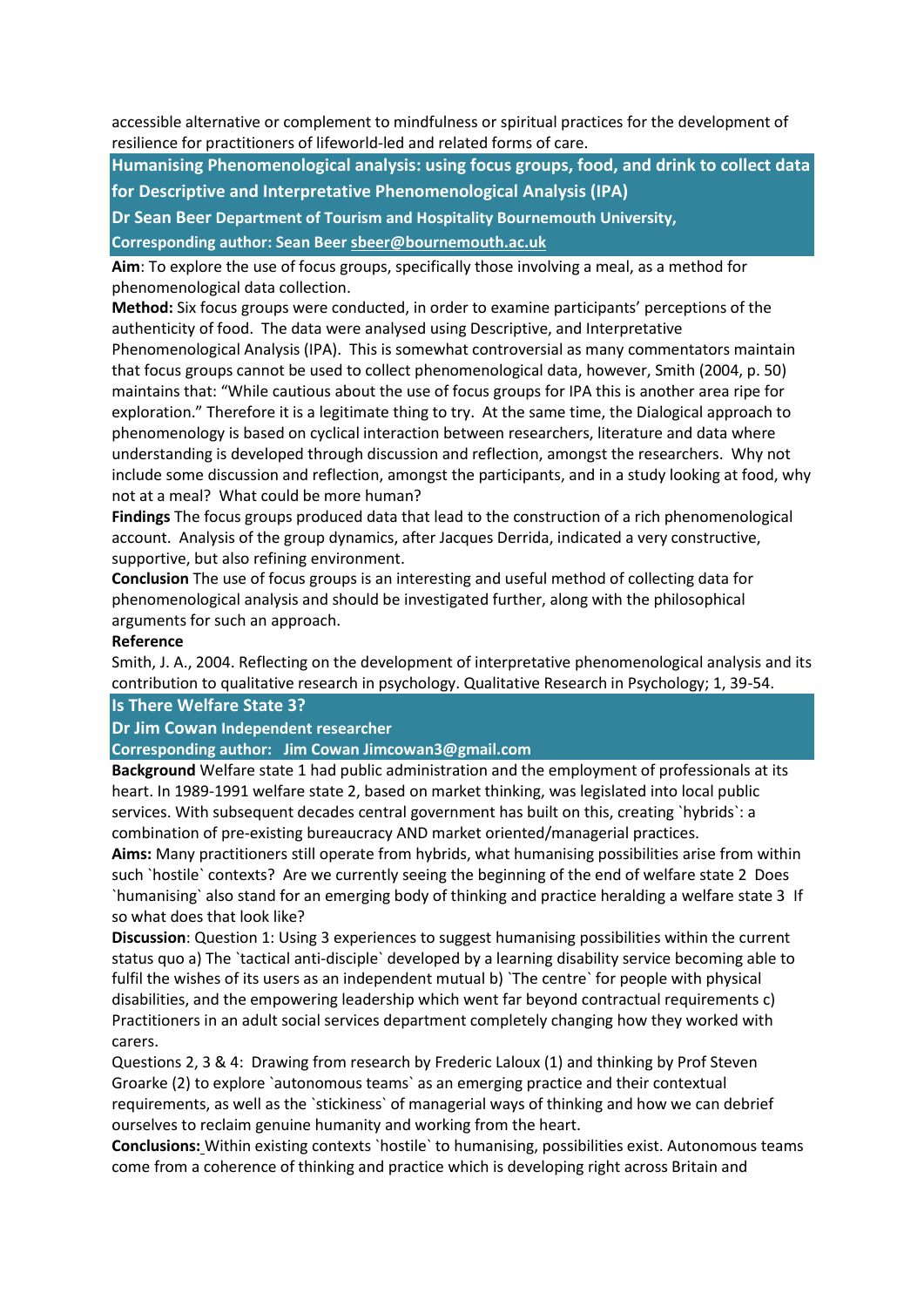elsewhere in the world. The article ends by drawing these developments together and setting out what welfare state 3 looks like. Britain's 'operating system' has changed three times in the last 150 years. The article suggests a fourth type of operating system.

#### **References**

(1) Reinventing Organizations. Frederic Laloux. 2014. Nelson Parker.

(2) Managed Lives. Steven Groarke. 2014. Routledge.

**How does the culture of a Day Hospital support the identity needs of frail older people? Chantel Cox Clinical Academic PhD student Bournemouth University, Dr Caroline Ellis-Hill Senior lecturer Bournemouth University, Dr Michele Board Principle Academic Lecturer Bournemouth University, Professor Michael Vassallo Professor in Geriatric Medicine, The Royal Bournemouth and Christchurch Hospital NHS Foundation Trust.** 

**Corresponding author: Chantel Co[x ccox@bournemouth.ac.uk](mailto:ccox@bournemouth.ac.uk)**

Frailty is condition which can occur in older people and means that they are at more risk of physical decline and more susceptible to illness (Age UK and British Geriatric Society 2015). Half of all people in the UK aged over 85 are now estimated to be living with frailty and this is expected to rise. People experiencing frailty often report low levels of wellbeing particularly in relation to their sense of identity and increasing dependency, which in turn can lead to poorer health outcomes and reduced engagement in therapeutic interventions (Twigg and Martin, 2015).

To date, frailty research has mainly focused on physical interventions and measurements of frailty. There is little exploration of the lived experience of frailty, particularly in relation to how frailty impacts upon identity. Christchurch Day Hospital has an innovative service for the frail older person; service users report that the way that they are made to feel has an impact on their outcomes and how they feel about themselves however it is unclear what processes underpin this.

This future ethnographic study aims to understand how patients' needs are met in relation to their sense of self and identity within a Day Hospital environment. The culture of day hospital will be explored via observations, collaborative interviews, focus groups and documentary analysis in order to determine key processes which need to be in place to create positive identities and could be transferred to support future best clinical practice in other health care settings.

#### **References**

Age UK and British Geriatric Society, 2015. Frailty: Language and Perceptions. London: Age UK and British Geriatric Society.

Twigg, J. and Martin, W., 2015. The challenge of cultural gerontology. The Gerontologist, 55 (3), 353- 359.

**Kindliness in Dorset –Enabling neighbourliness and peer support in sheltered housing. Wendy Cutts, Senior Lecturer in Community Development, Faculty of Health and Social Sciences, Bournemouth University, UK**

**Corresponding author: Wendy Cutts WCutts@bournemouth.ac.uk**

**Background** Financial pressures have resulted in deep cuts in funding for Sheltered Housing. Dorset County Council's response led them to work in partnership with Bournemouth University using the concept of 'kindliness' to increase neighbourliness and peer support.

A methodology and toolkit was developed with the aim of helping to create vibrant mutually supportive communities where residents felt able to ask for support and to offer support to their peers.

**Methodology** The team used innovative scheme-based sessions involving poetic enquiry and forum theatre with residents and staff and facilitation training with Housing Association staff.

**Findings** Workshops discovered difficulties around 'change management', organisational culture and the need for kindly treatment of staff and also that residents would like to see more young people. The workshops identified barriers to 'kindliness' and possible solutions: **ο** Limitations of facilities **ο** Lack of staff time for community development activities **ο** Lack of recognition of emotional problems **ο** Limited signposting knowledge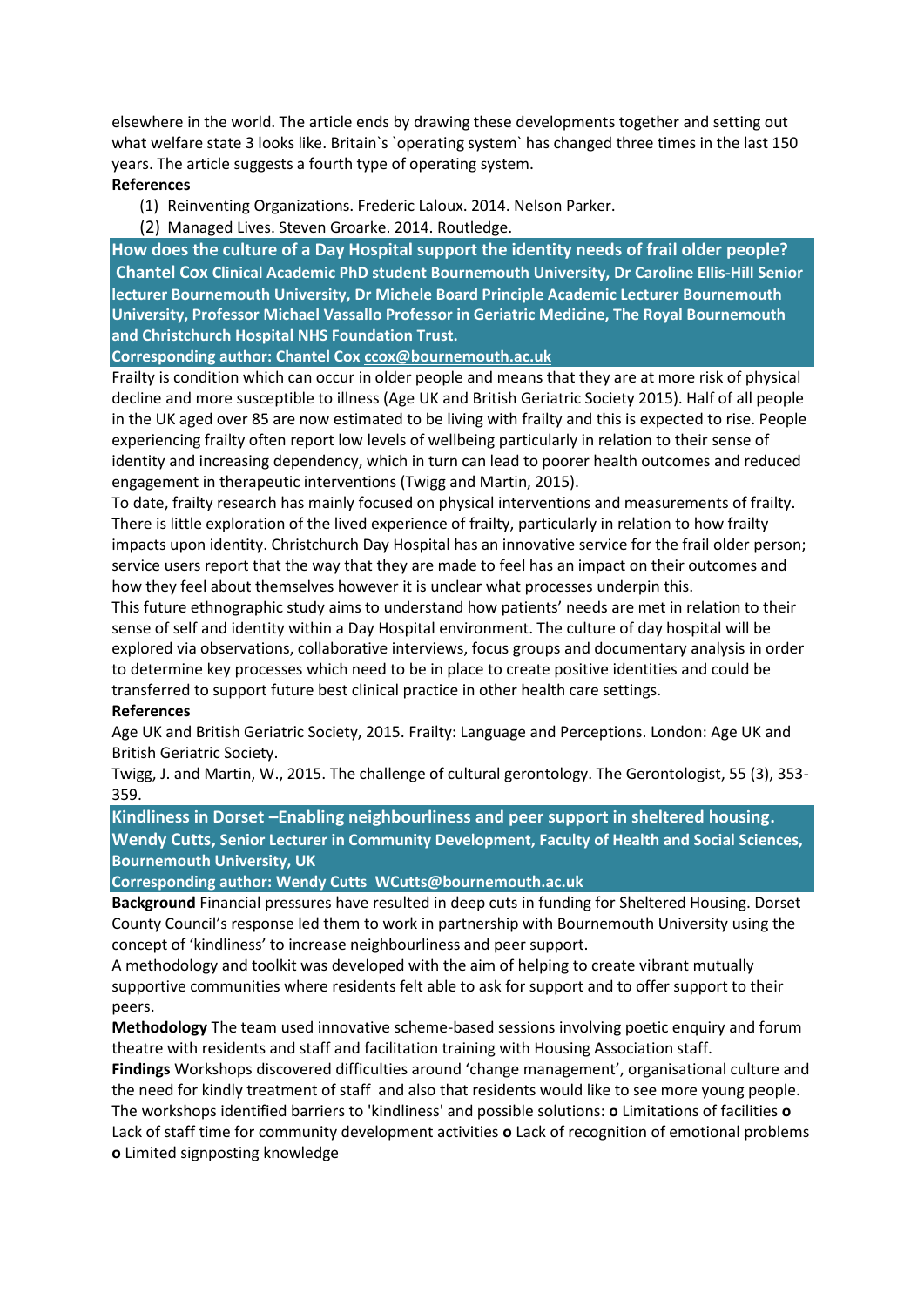**The future** Longer term outputs are likely to include a range of activities relating to health and wellbeing: **ο** sheltered schemes which develop their own community to respond to local needs, aspirations and strengths, increasing neighbourliness, social capital and reducing social isolation and the deterioration of health and wellbeing **ο** development of a skilled, fluid and person-centred workforce working in parity with residents and the wider community create individual and collective agency to shape how sheltered communities develop **ο** an evolving toolkit for Dorset and elsewhere **Conclusion** *"It's brilliant to see a local authority working with a university and housing association to use Kindliness as a means of building community and tackling our loneliness epidemic. I strongly believe that the Kindliness initiative's use of poetry and theatre offers creative ways to raise awareness and bring people together. Kindliness is not dead…. The Kindliness Conference can help to unleash it."* George Monbiot, February 2017*.*

**Humanisation of Higher education: It is easy if you try!** 

**Camila Devis-Rozental D Prof student Faculty of Health and Social Sciences, Learning Development Lecturer, Faculty of Media and Communication Bournemouth University Corresponding author: Camila Devis-Rozental [cdevisrozental@bournemouth.ac.uk](mailto:cdevisrozental@bournemouth.ac.uk)**

**Background:** We experience the world with our feelings and emotions and this in turn affects our social interactions and social understanding of the world. However, in a higher education environment where more value is placed to scoring systems and outcomes (NSS scores, TEF, REF for example), it may be difficult for students and staff not to feel objectified, isolated or dislocated. **Aim:** Explore how Todres et al. (2009)'s humanisation framework can be applied to Higher education to develop a more humanised teaching and learning experience.

**Key points:** Findings from a qualitative doctoral study with ten students and four academics exploring ways to improve provision to support students to develop their socio-emotional intelligence in higher education highlighted the need for academics to encourage, support and engage students in a way that is caring, nurturing and compassionate. Consequently I propose the integration of Todres et al. (2009)'s humanisation framework. This framework consists of eight dimensions for humanization and dehumanization within the context of caring professions. I argue that these dimensions can be applied to the context of teaching and learning in higher education, as it is clear that there is a need to do so, especially in the current climate. Using examples from my practice and research findings I will explore these dimensions accounting for an embodied relational understanding, enabling us to practice with our "head, hand and heart". This would go towards developing practice and instigating a conscious effort to go towards the humanisation of higher education.

**Conclusion:** Applying Todres et al. (2009)'s humanisation framework to HE practice will support us in developing our socio-emotional intelligence and enable us to work more effectively with an embodied relational understanding. This can increase the wellbeing of our students as well as our wellbeing and will therefore have a positive impact on our lives.

**Becoming a more human, human being?**

**Karen Devlin, Safeguarding Children Specialist, Community Nursing, Sheffield Childrens NHS Foundation Trust, Dr. Rosalind Pearmain, Visiting Lecturer Regents University London and Visiting Faculty member at The Minster Centre for Integrative Psychotherapy Corresponding author: Karen Devlin. Karen.d3vlin@gmail.com**

**Background:** Karen has been working for twenty five years on the front line of child protection in an ever changing landscape that includes the increasing humanitarian tragedies of modern slavery, people

trafficking and child sexual exploitation. Yet, she has found a surprising capacity to face these with an increasing openness, softness and enthusiasm in her work having started out with a far more judgmental and aggressive attitude.

**Aim:** This paper is a phenomenological exploration of what it is that has supported these changes and her reflections on the contribution of Heartfulness meditation practice.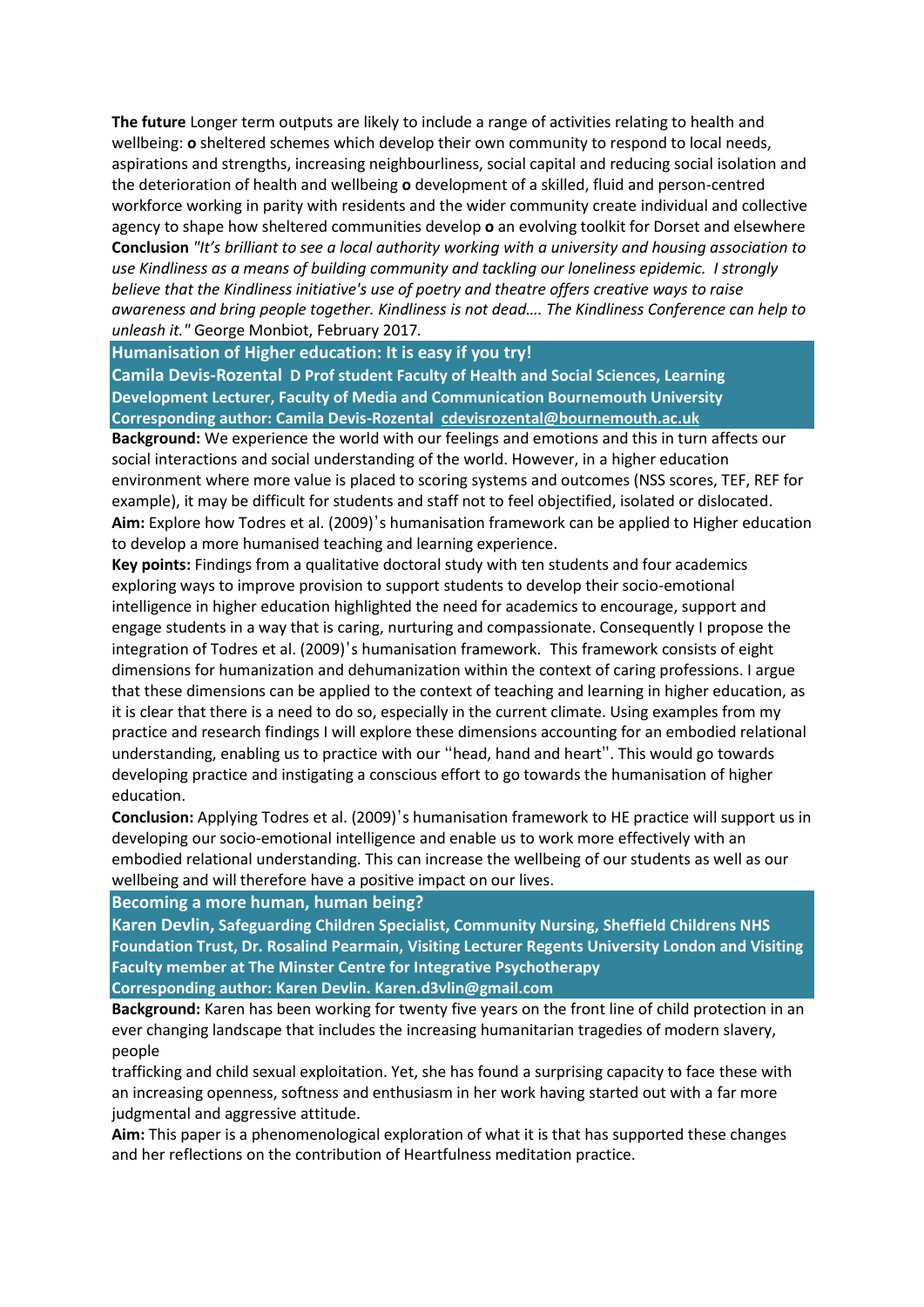**Key Points** Some new potential aspects of relationship are identified from considering the impact of centreing responses within the heart.

**What's the sense of humour?** 

**Katie Gape, Occupational Therapist, Royal Bournemouth Hospital, Bournemouth Corresponding author : Katie Gape katie.gape@rbch.nhs.uk**

Humour is a lubricant that helps us connect to other humans (Higgins, cited in O'Hara 2016). Additionally it is recognised as serving a variety of roles for us throughout life. In the healthcare setting, the forming of establishing and maintaining a good therapeutic relationship is integral to effective intervention. Health professionals use humour consciously and unconsciously in their clinical roles to encourage effective communication with patients. Using humour, the client can more easily convey inhibiting factors to the clinician, including fears and anxieties.

Black humour (sometimes referred to as gallows humour) can help deal with the more difficult aspects of life, and is recognised to be used by people working in particularly emotionally challenging professions, for example firefighters and medical staff. Understood as being a mechanism for coping, it can be viewed as distasteful but serves as a powerful tool for the individual at that time. Expressions of emotions, including rage and frustration can be safely vented through effective use of humour, facilitating a feeling of empowerment through communication of feelings and opinions.

Humour is recognised to improve symptoms of physical discomfort, including reducing muscle tension – leading to reduced pain. Norman Cousins (1979) reported that 10 minutes of laughter afforded him two hours of pain-free sleep, where no pharmaceutical intervention could help him. Used constructively, humour can enhance team working by reinforcing group values and strengthening shared bonds, gaining group cohesion. Additionally it can aid individuals' understanding of a team's underlying philosophy. However, used thoughtlessly or unkindly, humour can exclude others.

**Conclusion:** Humour serves a variety of functions for humans, helping us to gain perspective, facilitating communication and bonding, thus aiding us to cope with stressors. Humour must be used appropriately to avoid detrimental effects on others.

**'Pausing to connect' - Developing relational knowing on a stroke unit**

**Clare Gordon Bournemouth University; Dr Caroline Ellis-Hill. Bournemouth University ; Prof Dame Caroline Watkins. University of Central Lancashire; and Prof Belinda Dewar Dewar University of the West of Scotland.**

**Corresponding author: Clare Gordon gordonc@bournemouth.ac.uk** 

**Background**: Variations in the quality of care experiences in the NHS and stroke care are widely reported, with at times care being dehumanised and lacking person focus. There are models available to support the delivery of relationship-centred care in acute care settings, and this study aims to explore how relationship-centred care can be developed specifically in a stroke unit where a significant number of patients have limited communication ability, and how the entire multidisciplinary team can develop together relationship-centred care rather than solely the nursing workforce.

**Aims:** 1. To describe how people with stroke, their family and health care staff on a stroke unit describe their valued relational care experiences. 2. To identify what processes can enrich relationship centred stroke care for all.

**Method:** 40 stroke unit staff, 10 patients with stroke, and 3 family members from a stroke unit in a District General Hospital in the South West of England participated in the study. An appreciative action research approach was used. Data collection was through direct care observations, discussion groups and semi structured interviews.

**Results:** The initial co-participatory analysis will be presented. Initial results include the stroke team 'making pauses' to connect with patients or team members. These pauses can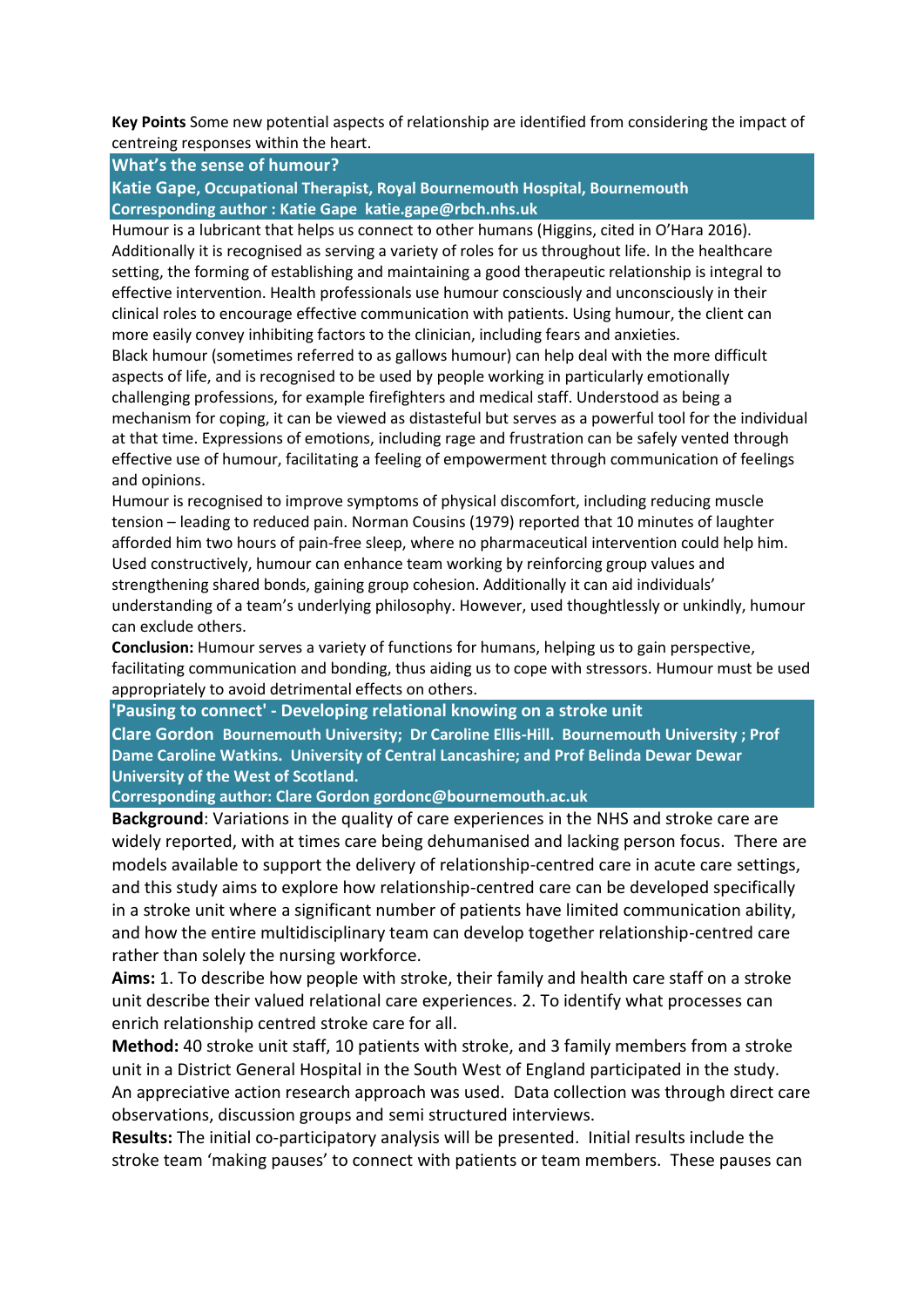range from momentary to longer interactions. Examples include a brief moment of banter with a colleague, using silences or touch within an interaction with a patient.

**Conclusion:** This study shows that different staff groups within the stroke multidisciplinary team tend to use different processes to develop relationships in the stroke unit setting. The context and culture in which their professional group organises their care can affect the way in which they 'make pauses' in their working day to connect with people.

**Towards the 'abiding expanse': treatment components and processes in the 'HeART of Stroke' feasibility trial to support confidence and wellbeing post stroke.**

**Dr Fergus Gracey Department of Clinical Psychology, Norwich Medical School, University of East Anglia, Norwich, UK<sup>2</sup>Oliver Zangwill Centre, Cambridgeshire Community Services NHS Trust, Ely, Cambridgeshire, UK**

**Corresponding author: Fergus Gracey F.Gracey@uea.ac.uk**

Caroline Ellis-Hill<sup>3</sup>; Catherine Lamont-Robinson <sup>4</sup>; Sarah Thomas <sup>3</sup>; Mary Grant <sup>5</sup>; Samantha Nunn <sup>2</sup>; PeterThomas<sup>3</sup>; Elsa Marques <sup>4</sup>; Frances Reynolds <sup>6</sup>; Robin Cant, <sup>7</sup>; Damian Jenkinson, <sup>8</sup>; Kathleen Galvin, <sup>91</sup>Department of Clinical Psychology, Norwich Medical School, University of East Anglia, Norwich, UK. <sup>2</sup>Oliver Zangwill Centre, Cambridgeshire Community Services NHS Trust, Ely, Cambridgeshire, UK. Faculty of Health and Social Sciences, Bournemouth University, Bournemouth, Dorset, UK.<sup>4</sup>School of Social and Community Medicine, University of Bristol, Bristol, UK.<sup>5</sup>The Royal Bournemouth and Christchurch Hospitals NHS Foundation Trust, Bournemouth, UK.<sup>6</sup> School of Health Sciences and Social Care, Brunel University, Uxbridge, UK<sup>7</sup> Service User, (formerly of Canterbury Christ Church University), Kent, UK. <sup>8</sup> Department of Stroke Medicine, Dorset County Hospital, Dorchester, UK.<sup>9</sup> College of Life, Health and Physical Sciences, Brighton University, Sussex, UK.

**Background:** Improving wellbeing is a priority for people post-stroke. Evidence for benefit of arts programmes with various patient groups is growing, but in stroke is limited. Definition of treatment components and processes is required to conduct good trials of complex healthcare interventions. **Aim:** Our aim was to identify artists' practices from our feasibility trial of a community Arts and Health group post-stroke (HeART of Stroke; HoS) that might promote wellbeing.

**Method:** Group exploratory discussions (6 hours over 2 occasions) were held between two researchers and three artists. Techniques drawn from co-operative enquiry were used alongside reference to reflective diaries and participants' creative work to develop insights into practices and participants' responses within the HoS groups. Meetings were audio recorded, transcribed, coded and key themes arising from the discussions identified.

**Results:** Analysis is ongoing. A dynamic sense-making process was described in which the artists encouraged participants to explore materials spontaneously guided by sensory experience. This allowed tentative identification of possible visual, tactile or auditory 'provocations' to facilitate participants' creative exploration. This process of sensory attunement and exploration led to a 'languaging' of experience by the participant within the group.

**Conclusions:** We have identified specific AfH practices that might facilitate a dynamic 'languaging' process that could support simultaneously a compelling invitation to step into possibilities (adventure) and settledness (home) to embrace the unknown - the 'abiding expanse' described by Galvin and Todres' (2011) 'dwelling-mobility' wellbeing framework. These insights contribute to the exploration, and tentative description, of HoS change processes that may be of use in future clinical trials.

**Embodiment and humanisation: reflections from midwifery**

**Dr Jenny Hall and Dr Jane Fry,** Senior Midwifery lecturers **Faculty of Health and Social Sciences, Bournemouth University** 

**Corresponding authors: Jenny Hall** Jhall1@bournemouth.ac.uk & **Jane Fry** jfry@bournemouth.ac.uk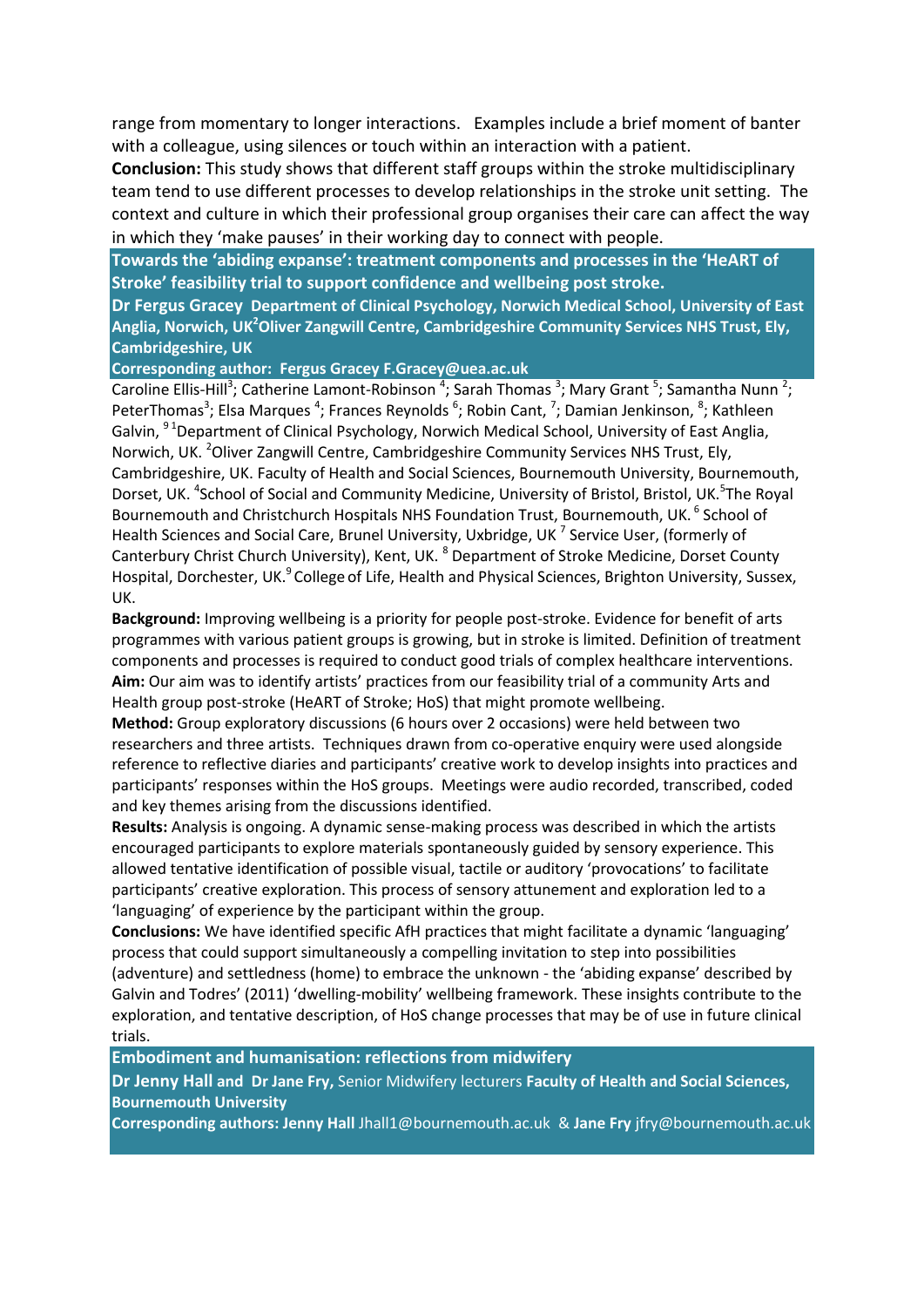**Background:** this presentation has been co-created from a joint concern for the humanising of midwifery care for women. Humanisation of care has extensive historical roots within midwifery on a national and international basis. Embodiment as a form of midwifery knowledge encapsulates humanised care through its connection between the woman and midwife.

**Aim:** to explore the concepts of humanisation and embodiment within midwifery practice Method: this discussion is underpinned by a phenomenological study exploring intuition within independent midwifery practice

**Findings**: Embodiment as a form of midwifery intuition encompasses specific and vague forms of bodily and emotionally sensed noticing

**Conclusion** : Continuity and humanised care are requisite to utilise embodiment

**Human Henge: Cultural heritage therapy and its' impact upon mental health and wellbeing**

**Dr Vanessa Heaslip (**Faculty of Health & Social Science, Bournemouth University), Professor Timothy Darvill (Department of Archaeology, Faculty of Science & Technology, Bournemouth University), Yvette Staelens (Natural Voice Practitioner),

Corresponding Author: Dr Vanessa Heaslip [vheaslip@bournemouth.ac.uk](mailto:vheaslip@bournemouth.ac.uk)

**Background:** Human Henge is a collaborative project funded by Heritage lottery fund, run by the Restoration Trust in partnership with BU, English Heritage and Richmond Fellowship, National Trust, and supported by the National Trust and Avon and Wiltshire Mental Health Partnership NHS Trust. Drawing on recent ideas that Stonehenge was a place of healing in ancient times, Human Henge takes insights from various traditions and cultural contexts to create an immersive experience. Over ten weekly three-hour sessions two facilitated groups, each of up to 16 local people with mental health problems walk the landscape. Reaching through time to other humans whose traces are illuminated by accompanying pre-historians, curators and musicians, each group makes meaning and draws inspiration from the terrain, monuments, weather, soundscape and each other.

**Aim:** To explore how historic landscapes can be used to achieve sustained, measurable health improvements for people with mental health conditions.

**Method:** Mixed Methods research involving a mixture of qualitative and semi-quantitative surveys. Mental health and wellbeing was assessed using the Short Warwick Edinburgh Mental Wellbeing Scale, in addition questions regarding the participants' interests in history, heritage, and archaeology were asked. Qualitative data was sought utilizing focus groups, creative activities inspired by photovoice methodology as well as personal reflections.

**Findings:** This paper will present some of the initial findings from the research to date exploring the potential of heritage and history as a therapeutic intervention.

**Conclusion:** Whilst early days in the research it is evident that historic landscapes have much to offer people with ongoing mental health conditions.

**Reducing health inequalities through public health practice - the role of the Lifeworld Prof Ann Hemingway Professor of Public Health & Wellbeing, and Dr Liz Norton Senior Lecturer, Faculty of Health and Social Sciences, Bournemouth University** 

**Corresponding authors: Ann Hemingway ahemingway@bournemouth.ac.uk & Liz Norton lnorton@bournemouth.ac.uk**

This paper reflects work in progress as we apply humanisation theory and the life world approach to public health practice. In particular we are focussing on the reduction of health inequalities and in the process of exploring how the politics of representation (or how people are portrayed) can lead to the creation of 'otherness' and 'othering' and ultimately dehumanising practice in public health. Historically, public health policy has been guided by socio-demographic risk factors identified through epidemiological investigation (Rigg et al., 2014). A problem with the creation of such a biomedical, risk – based agenda is that people can become stigmatised and labelled if they do not comply with risk-reducing interventions, or indeed live in areas of perceived high need or/and low resource. We propose that people can become 'locked' into a cycle of disadvantage and inequality because 'poverty knowledge' and the politics of representation have an impact on public health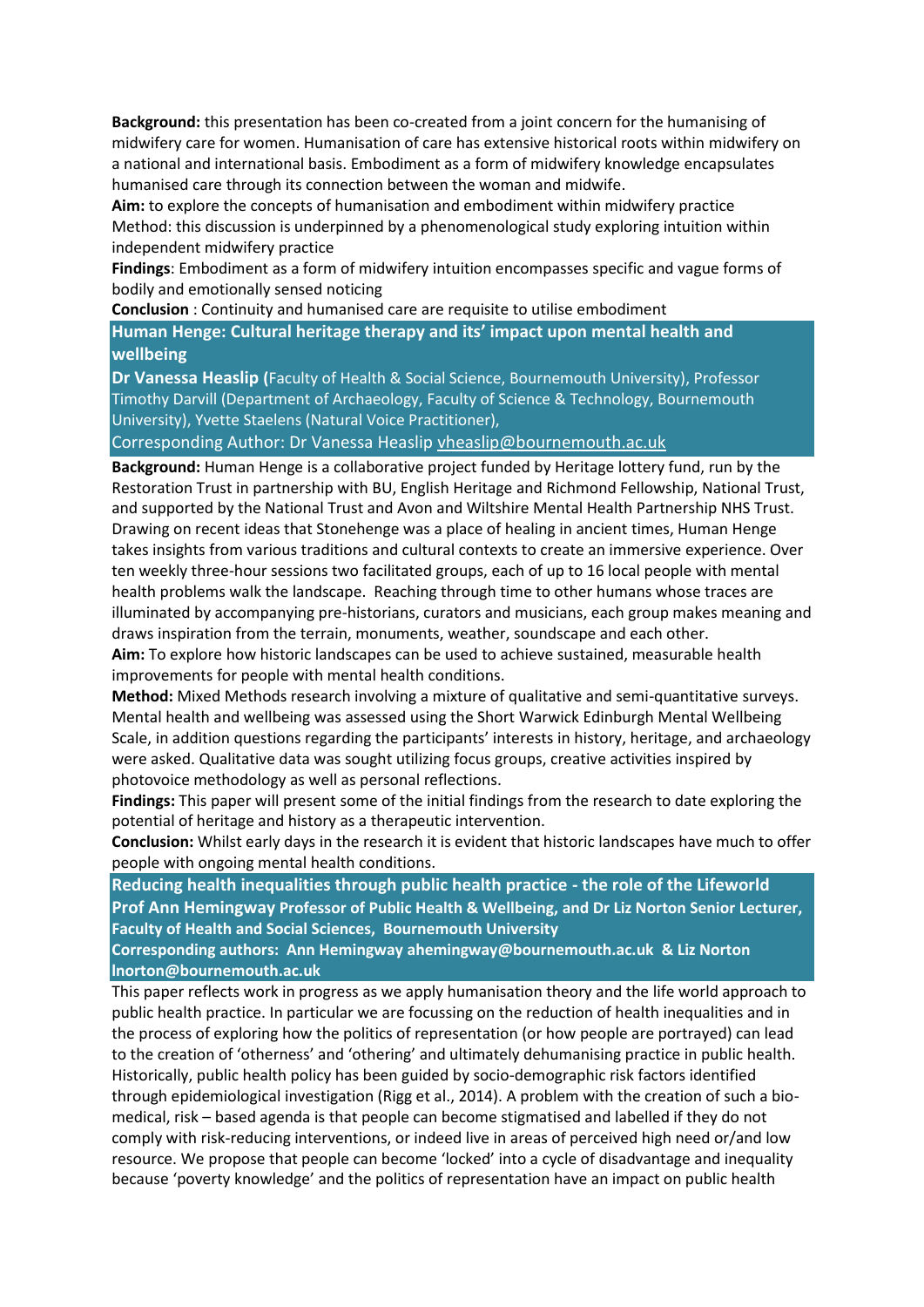practice and perceptions that people are `hard to reach`. We suggest the life world approach as a constructive alternative to generating knowledge to underpin policy and practice. This type of knowledge is based on uniqueness rather than homogenisation because through knowing about people's sense of themselves and their experiences we can learn about their life world and transform services to become `easy to reach` responsive and relevant.

**Integrating humanisation into practice: a dementia education and learning case study Dr Michelle Heward <sup>1</sup> , Prof Jane Murphy <sup>1</sup> , Dr Michele Board<sup>1</sup> , Ashley Spriggs<sup>1</sup> , and Laurie Emerson<sup>2</sup> 1 Bournemouth University, Ageing and Dementia Research Centre, Faculty of Health and Social Science, Lansdowne Campus, Bournemouth. <sup>2</sup> Student Research Assistant, Bournemouth University, Faculty of Health and Social Science.**

#### **Corresponding author: Michele Heward mheward@bournemouth.ac.uk**

**Background:** Government policy advocates that by 2020 all staff employed by the National Health Service (NHS) should receive dementia training appropriate to their role. Educational frameworks, such as the Dementia Core Skills Education and Training Framework, outline the key competencies for health care professionals working with people with dementia. However, audits of dementia care in hospitals have identified a gap in knowledge, skills and attitudes and appropriate training is required to improve the delivery of care.

**Aim:** To provide quality dementia education and learning for health and social care staff across the UK in regular contact with people with dementia and their carers (Tier 2). Health Education England commissioned the Ageing and Dementia Research Centre (ADRC) at Bournemouth University to develop a new programme (building on previous programmes) called 'Dementia Education and Learning Through Simulation 2' (DEALTS 2). DEALTS 2 is a simulation toolkit underpinned by the Humanising Values Framework (HVF). The programme is based on an experiential learning approach to put health care staff into the shoes of a person with dementia and facilitate a positive impact on practice. Simulation-based education in health care settings provides a safe space for staff to replicate real world situations, practicing core skills whilst protecting patients from unnecessary risks. The ADRC is currently rolling out DEALTS 2 nationally through a 'train the trainer' model (between May-July 2017). A Process Evaluation documenting any iteration of materials, the short term outcomes of the train the trainer sessions, barriers and enablers that trainers experience in rolling out training in their own trusts, and the longer term impact of the training generally, as well as the integration of HVF in practice is also being undertaken.

**Findings:** This paper presents preliminary findings based on feedback data from trainers (n=104) that have already attended the train the trainer sessions, alongside observations of the challenges and learning of implementing theory (HVF) into practice.

**Understanding masculinities to enable social inclusion in older men with dementia Dr Ben Hicks, Lecturer in Health Psychology , Faculty of Science and Technology Professor Anthea Innes, University of Salford, and Dr Samuel Nyman Faculty of Science and Technology, Bournemouth University** 

**Corresponding author: Dr Ben Hicks bhicks@bournemouth.ac.uk**

**Background:** Older men living with dementia are often viewed as a homogenous, androgynous population. Although research has demonstrated that masculinities persist as men grow older and can impact on their experiences of dementia, this gendered aspect is often neglected by academics, practitioners and policy makers.

**Method:** This presentation will outline a three year Doctoral study that aimed to promote social inclusion in rural-dwelling older men with dementia through the use of a men-only, communitybased gaming Technological Initiative.

**Findings:** The findings showed three features were integral to the success of the project: the use of technology; the male-only environment; and the approach adopted.

**Conclusion:** Drawing on this research, I will argue that community-initiatives designed to enable male social inclusion would be advised to consider these gendered experiences and promote them through the activities offered, the environment created and the method of delivery.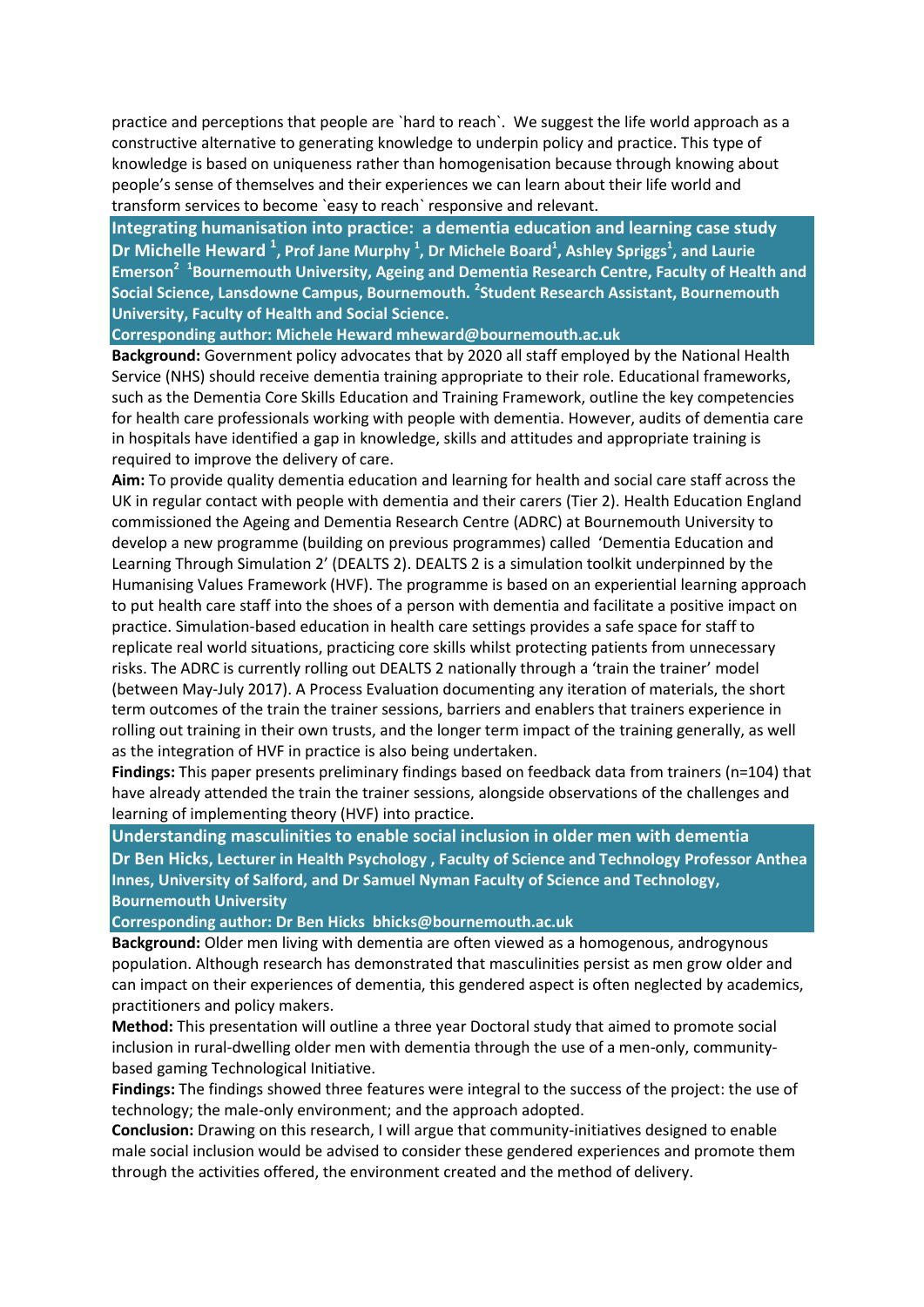**The role of the Expert Companion for relatives of people with a severe brain injury: humanising practice to create a cogent "neuro-narrative".**

**Dr Mark Holloway Head First (Assessment, Rehabilitation and Case Management) LLP, University of Sussex NIHR SSCR Research Fellow**

**Corresponding author: Mark Holloway mark.holloway@head-first.org**

**Background:** Advances in emergency healthcare are leading to increasing numbers of people living with the consequences of Acquired Brain Injury (ABI). The condition disproportionately affects younger people and outcomes, particularly functional and social outcomes, are extremely difficult to predict. Standard health/social care services are poorly equipped and lacking in knowledge related to ABI, in particular the invisible, complex and interrelated impairments to executive functioning, behaviour, cognition, mood and insight. It is therefore unsurprising that relatives are greatly affected by the condition and that they have views on what approaches, support and interventions that they find helpful and humanising.

**Aim:** To investigate and understand the relative's lived experience of ABI and of the services encountered and to define that which is reported as effective.

Method: An online survey of 110 relatives of people with an ABI and 16 face to face interviews was undertaken and a thematic analysis of the results synthesised with the literature relating to the condition.

**Findings:** Relatives report significant difficulties with services, with the changes that the ABI brings and with a specific and ambiguous lifelong loss they experience. Inappropriate, dehumanising or absent services exacerbate harm and fail to support the relative as they adapt to changed lives. Positively reported upon services co-produce a valued future that incorporates an understanding of unending grief and unwelcome changes to loved ones.

**Conclusion:** Professionals, acting with humility, working alongside relatives of people with an ABI, can fulfil the role of the Expert Companion, developing a shared understanding of lives irrevocably changed post-ABI and create a valued and cogent new "neuro-narrative" by which to live. The specific nature of ABI and of the ambiguous losses this creates are better responded to by such an approach to practice and this is co-terminous with the Todres et al approach to humanising healthcare.

#### **The older male carers research project**

**Dr Mel Hughes, Co-authors: Jacob McKay, final year MA social work student and student research assistant, Pete Atkins and Angela Warren, PIER Partnership coordinators, Bournemouth and Poole Carers Centre and Dorset Healthwatch**

**Corresponding author: Dr Mel Hughes [mhughes@bournemouth.ac.uk](mailto:mhughes@bournemouth.ac.uk)**

**Background:** Over 51,000 carers in England are men over the age of 85 a number which has more than doubled in the last decade. Carers over the age of 85 are the only demographic of carers where men outnumber women (59%). Local data from the Bournemouth and Poole Carers Centre suggests that older male carers are the group least likely to ask for help and often present to them through GP services at crisis stage.

**Aims**: •Establish a research group of older male carers who are valued for their expertise and insights •Gain a deeper understanding of the needs of older male carers and to draw on their expertise to develop carer support and provision which improves the quality of life and citizenship for this growing and often hidden population of carers •Create representations and resources to enhance support and provision for older male carers

**Method:** A unitary appreciative inquiry (UAI) seeks to gain rich and deep insight, understanding and knowledge of an experience from the person themselves. Co-collaborators are recognised as the expert of their own experience and power is shared through participatory and appreciative approaches. The aim is for co-collaborators to benefit directly from the research process as they are supported to express, analyse and reflect on their experience and to make changes which could improve the quality of their lives as well as by contributing new knowledge and perspectives from which others can learn. Insight gained from the presentation of research findings can provide a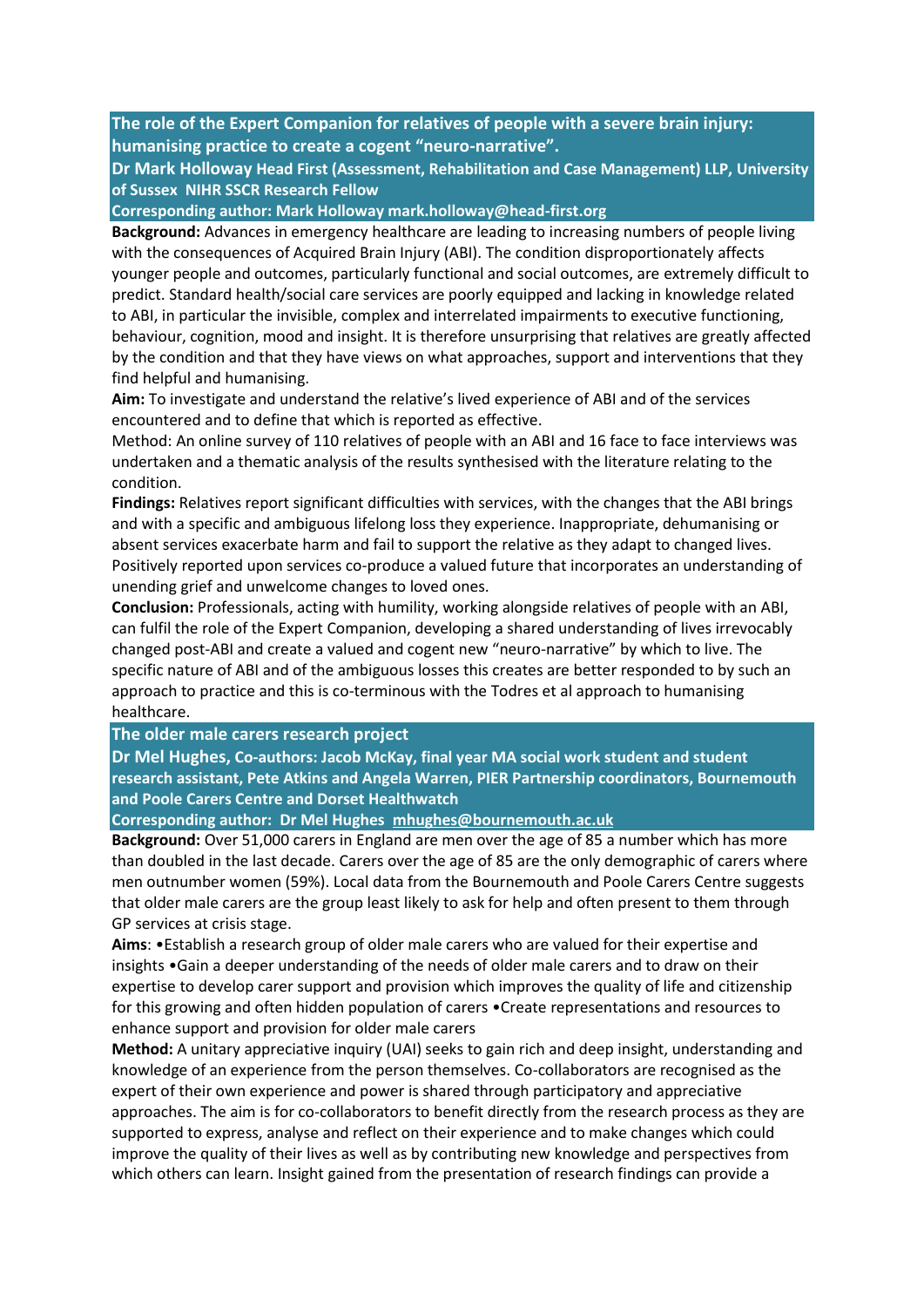catalyst from which others can reflect, analyse and evaluate their own practice. Eleven older male carers were recruited (using diverse sampling) and are being supported by the Bournemouth University PIER Partnership and the Bournemouth and Poole Carers Centre. This presentation will provide an update on progress

**Creative Arts and Dementia – A Project Overview**

**Richard Jeffery –lead artist, ZooFish Arts CIC, in partnership with Claire Wade, Poole Housing Partnership**

**Corresponding author: Richard Jeffery richard@zoofisharts.co.uk**

**Background** This is an ongoing, weekly visual arts and dementia project set up by Poole Housing Partnership in 2016 after a short pilot.

**Aim:** This presentation will cover an overview of project, including approach, use of volunteers, choice of activities, engaging carers, attendance and evaluation.

**Development goals:** we would like to extend the work to other groups, bring in music and dance, and build in a more robust evaluation methodology.

**Promoting compassionate care: UK and Czech Republic educational case studies Anneyce Knight, Faculty of Health and Social Sciences, Bournemouth University , Dr Andrea Pokorná. Faculty of Medicine, Department of Nursing, Masaryk University, Brno, Czech Republic Corresponding author: Anneyce Knight aknight@bournemouth.ac.uk**

**Background** Reports such as the one into the events at Mid Staffordshire NHS Trust where poor nursing care and organisational failures were highlighted drew attention to the need for compassionate care. The publication of the expected behaviours and values by the Department of Health and NHS Commissioning Board in 2012 for health and social care staff - the 6Cs - has provided a platform for innovation and contributed to a stronger focus on the humanisation of health care. It is against this background that the University of Greenwich (London) and Dartford and Gravesham NHS Trust (Kent) collaborated on the implementation of a post–registration course on Compassionate Care. This was a pilot project which led to collaborative working in developing the notion of compassionate care within a Master's degree in Intensive Care Nursing at Masaryk University.

**Aim** To discuss the implementation and content of an interprofessional accredited unit in Compassionate Care (UK) and how this contributed to the curriculum of a Master's degree in Intensive Care Nursing in the Czech Republic.

**Key points** The pilot level 6 unit in Compassionate Care was deemed a success by the participants (four Doctors, three Nurses and one Midwife). The development of the unit led to a three dimensional model of compassion, which included the Humanities and Social Science perspectives. Aspects of the unit informed the curriculum of a Master's degree in Intensive Care Nursing at Masaryk University.

**Conclusion** This was an innovative pilot project that used a framework that is transferrable to any health and social organisational or administrative setting to enhance compassionate care, not only in the UK but also globally.

**Creating and sharing digital stories: Innovation in midwifery education that supports student midwives academic creativity and woman centred practice. Dr Jen Leamon** in collaboration with Dr Sue Way and the students

Corresponding author: Dr Jen Leamon JLeamon@bournemouth.ac.uk

**Background:** Women's experience of midwifery care exists in a dynamic and evolving context. Preparing undergraduates involves the development of knowledge and understanding from multiple sources of evidence and experience to reflect the art and science of practice.

Story sharing for student midwives has been part of undergraduate reflective development for over ten years. In years 1 and 2 students select an experience and create a narrative in a format of their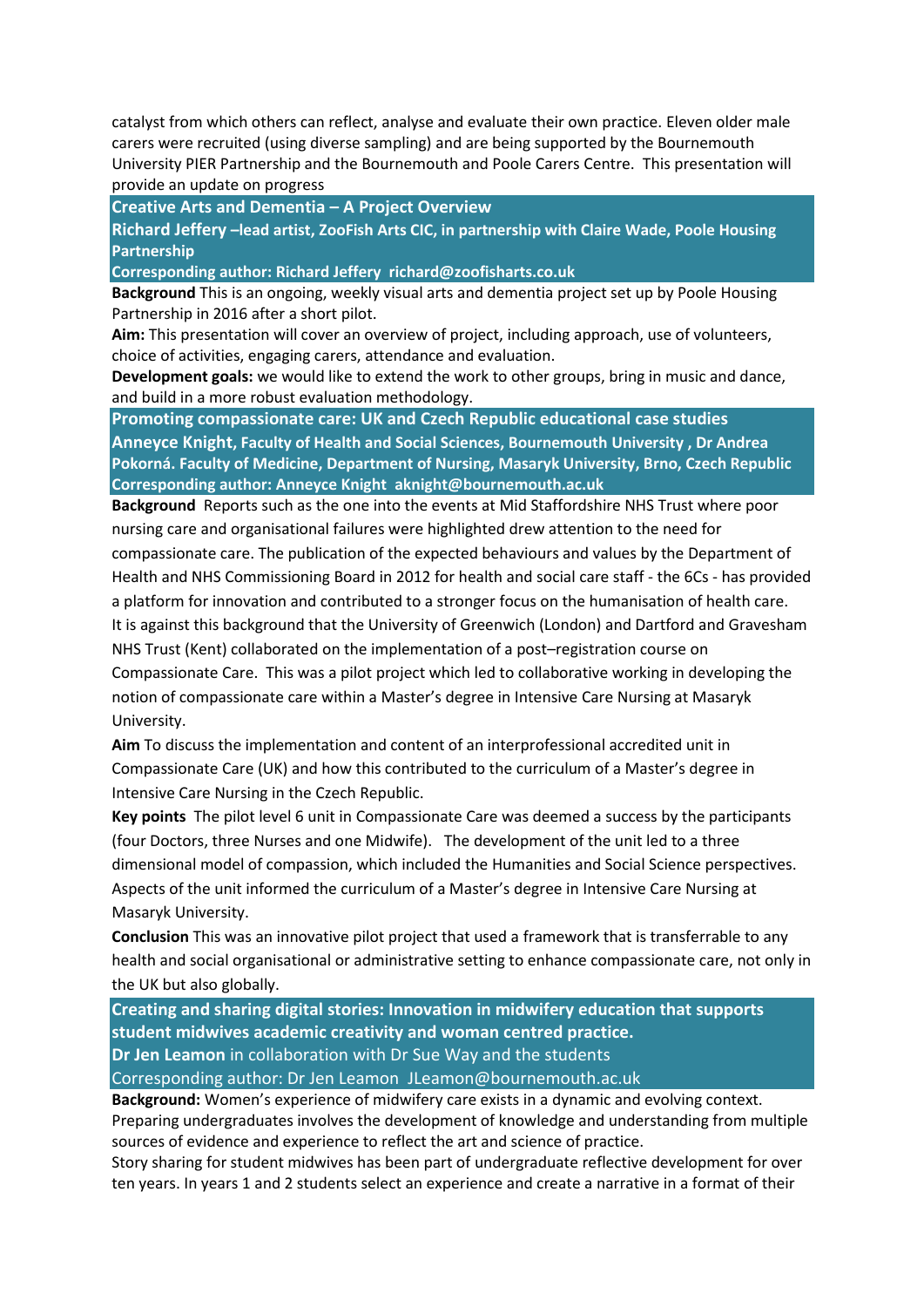own choosing including: monologue, reflective story, poem, pictures, song and more and share it with a small group of their peers.

The evolving context includes, sharing stories of human experience via multiple media formats, and the NHS challenging professionals to develop creative solutions in response to people's needs. Our response has been to include a digital story creation and sharing into a year 3 unit. **Aim** Of the digital story creation was to challenge the students to:

- Identify and lead change that could make a difference to women and their families care.
- Be enabled via their digital story creation to celebrate their woman centred approach to compassionate care and celebrate their academic creatively.

**Methods** The students were introduced to the concept in their unit and supportively enabled to create their own digital stories via the fusion focused unit.

**Findings and conclusion** Student's submitted digital stories for women and their families, for midwives and students and they did this with creative inclusion of: videos, drawings, photos, poems, role play, annotated images, and animated videos. The range of women and family centred midwifery practice topic was vast, and showed the everyday extraordinariness of women's and midwives experience. They showed how human experience is significant and how in midwifery the interaction between mother and midwife calls for humanity and compassion alongside knowledge, understanding and courage developed from multiple sources of knowing.

**Compassionate Community, Zen and Chaplaincy : Working with Humanization Principles in the Community**

**Dr Jan Mojsa UKCP Registered Psychotherapist & Supervisor, Buddhist Chaplain Visiting Fellow, School of Health and Social Sciences , Bournemouth University**

**Corresponding author : Jan Mojsa jmojsa@bournemouth.ac.uk**

The presentation will use illustrations from practice within a compassionate community project (in Wiltshire, UK), that draws on principles of humanization in healthcare (Todres et al, 2008). It also utilizes ideas from Zen, in particular the three tenets of Not Knowing, Bearing Witness and Compassionate Action. The presentation shows the weaving of these concepts in the development of compassionate community.

**Humanising care and culture: how can the humanisation framework support organisational change from board to ward** 

**Dr Carole Pound, Visiting Fellow, Centre for Qualitative Research, Bournemouth University Coresponding author: Dr Carole Pound cpound@bournemouth.ac.uk** 

**Background:** The humanisation framework (Todres et al, 2009) comprises eight interacting dimensions or values proposed as a sensitising tool to develop understanding about what makes people feel more (or less) human within healthcare interactions. A previous study by Galvin et al (2016) explored the use of the humanising framework as a tool to support practitioners, older service users and researchers, to consider ways in which the dimensions might enhance humanising care and practice on an acute stroke unit and outpatient skin care service.

**Aim:** In this presentation, I will describe the process of using the humanisation framework to underpin a programme of system-wide organisational change at a small independent hospital for people with profound and complex neurological disability. I will describe the activities undertaken in workshops with both clinical and non-clinical staff. I will illustrate some of the resulting humanising practice initiatives, and report the learning to date from organisational efforts to develop and embed humanisation across the system.

**Key points:** The eight humanising dimensions proved relevant, applicable and useful to staff working directly with patients, as well as to those in non-clinical and leadership roles such as board members and administrators. Multi-disciplinary workshops with ward based staff clarified personal and organisational meanings of the eight dimensions, highlighting, for example, the way a focus on personal journey, sense of place and uniqueness support more humanised experiences for patients and residents with persisting disorders of consciousness. Interpretations of togetherness, agency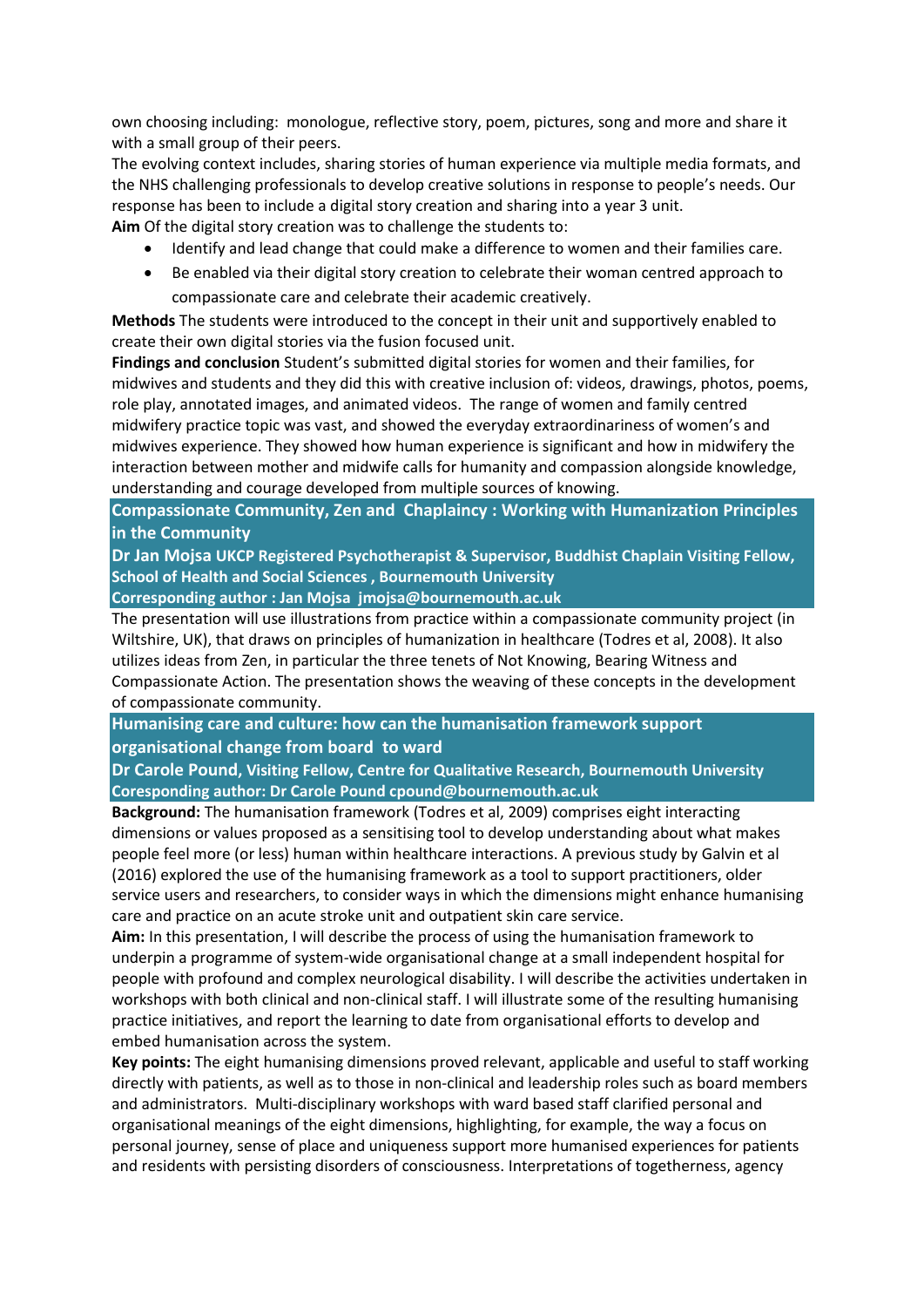and personal journey were strong themes for discussions of more relational ways of being human with colleagues at work. Further work and analysis is required to guage how to scale up, embed and sustain humanising practice and culture.

**Conclusion:** The humanisation framework provides a meaningful and constructive tool to support organisational change at a clinical and infrastructural level.

#### **References:**

Galvin, K.T. Cowdell, F., Sloan C., Pound C., Ellis-Hill, C., Ersser S., Watson, R. Brooks, S (2016) Humanising Services: A new transferable leadership strategy for improving 'what matters to older people' to enhance dignity in care. Project Report Burdett Trust for Nursing URL www. http://www.btfn.org.uk/our-reports/

**The Humanisation of me: reflections on my D.Prof experience**

**Deborah Slate, Postgraduate student, Faculty of Health and Social Sciences, Bournemouth University** 

**Corresponding author: Deborah Slate Email:i7910099@bournemouth.ac.uk**

A Professional Doctorate places value on the interaction between the person, their experience and the creation of knowledge and understanding (Fulton et al 2013). The vessel in which this scholarly chemistry takes place is the D.Prof student and the ingredients can be many and varied. In my case I brought fifty nine years of life experience, thirty seven years of professional experience in the NHS and seven years of new academic perspectives together in such a way that, at first, it destabilised and disconcerted me. The process of adjustment which has enabled the incorporation of a new academic me has been challenging but also rewarding and illuminating.

In my presentation I will show how the Humanisation Framework of Todres et al (2009) provided me with a structure within which I could reflect on the complexity of me and how I relate to myself and my environment. Through using the Humanisation Framework as both a reflective and a reflexive tool I believe that I have been able to put my new insights to good use and develop both myself and my research. I propose that use of the Humanisation Framework can be helpful in supporting both personal and practice development.

#### **References**

John Fulton, Judith Kuit, Gail Sanders, Peter Smith 2013 The Professional Doctorate: A Practical Guide Palgrave Macmillan

Les Todres, Kathleen T. Galvin & Immy Holloway (2009) The humanization of healthcare: A value framework for qualitative research, International Journal of Qualitative Studies on Health and Wellbeing, 4:2, 68-77

**Adult nursing students' values from selection to qualification: a longitudinal study of how students describe their values when exposed to a curriculum based on a humanising philosophy**

**Dr Desiree Tait, Dr Sara White and Dr Janet Scammell, Faculty of Health and Social Sciences, Bournemouth University** 

**Corresponding author: Desiree Tait [dtait@bournemouth.ac.uk](mailto:dtait@bournemouth.ac.uk)**

**Background:** Nursing values are recognised through codes of professional practice and focus on the person and their human rights. Values can be described as the ideals and beliefs expressed consciously and unconsciously through a person's actions. The manifestation of these values among nurses have come under scrutiny in recent years with practitioners, educators and managers being challenged to re-establish the person at the centre of care. In studies undertaken with student nurses findings suggest that caring values can become tempered with "professional realism" as students begin to merge theory with practice and that caring behaviour can decline by the end of the course.

**Aim:** To develop a deeper understanding of how student nurses described their values and what they perceived to be the factors that influenced those values as they progressed through a nursing curriculum based on a humanising philosophy.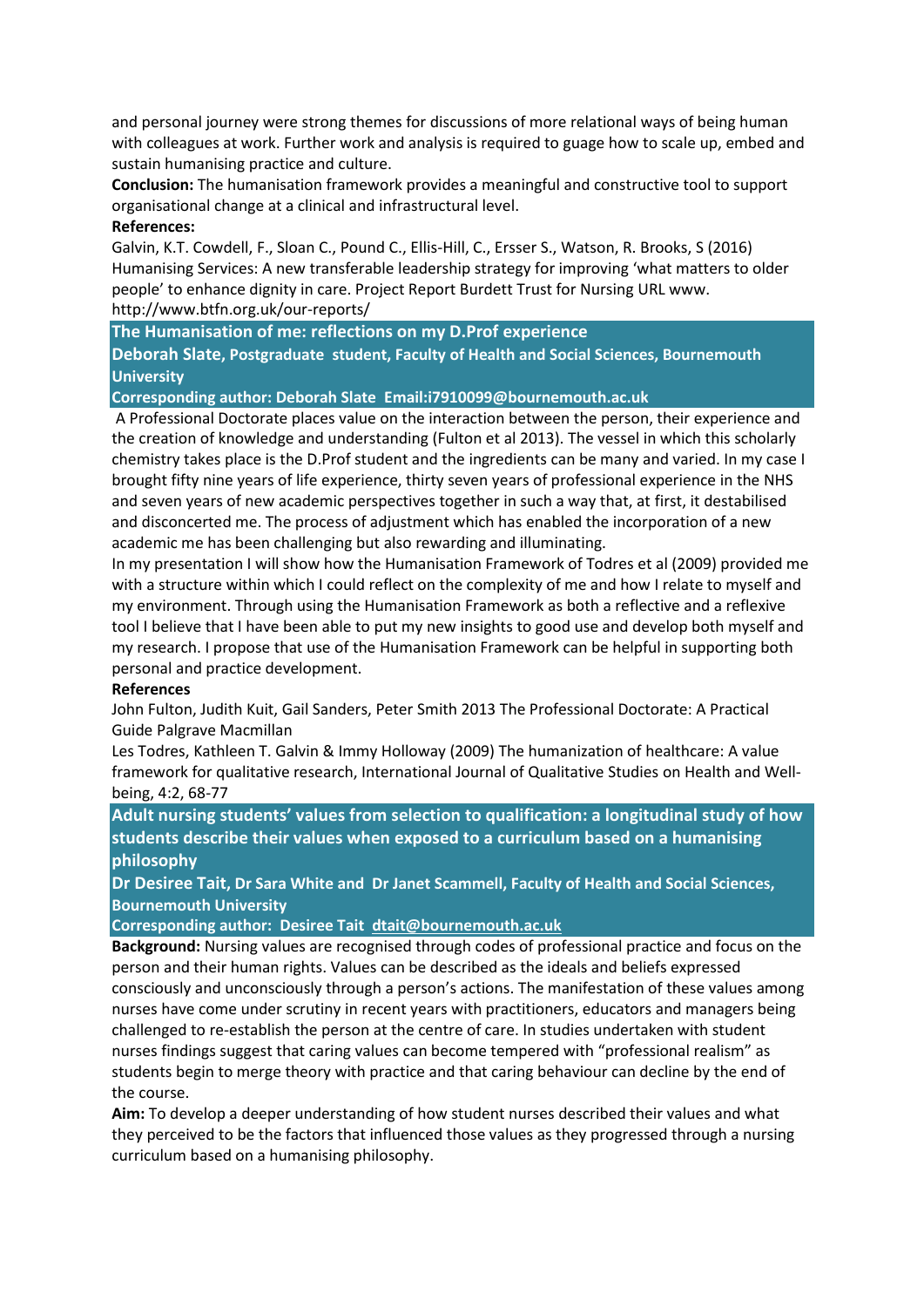**Method:** In 2013 new undergraduate nursing students (n=161) were invited to take part from one English university. A co-operative inquiry approach was used and ethical approval obtained. Students were invited to establish their values at the outset and half way through the programme They went on to analyse what challenged and supported their values as they progressed through their course, and finally, to evaluate how the course had influenced their value base at the point of qualification. Methods for data collection included: a values clarification questionnaire, focus groups and co-operative inquiry groups. Data were analysed using inductive qualitative content analysis. **Findings:** Five themes were identified in year one and these were analysed and evaluated by the coresearchers as the study progressed. The findings that unfolded began with "students' ideals and aspirations", followed by a period of "reality and uncertainty" to a position of "living and flourishing with reality and uncertainty".

**Conclusion:** Students readily drew upon their *experience of living* to identify person-centred values about nursing and being valued as individuals. They identified that the course had help them to build their knowledge and resilience, to challenge bad practice and respect humanity.

#### **Getting the measure of therapy on stroke units**

**Dr Elizabeth Taylor, Senior lecturer** 

**Corresponding author: Elizabeth Taylor elizzzabeth@hotmail.com**

**Background:** UK national stroke guidelines state that 45 minutes of each relevant therapy should be provided to patients deemed appropriate. Therapy time is now being measured and reported on in a national audit, with hospitals receiving scores for their delivery of therapy, among other things. **Aim:** This ethnographic study sought to investigate the delivery of therapy on stroke units, including whether it was influenced by the new guideline and audit, and if so, how.

**Method:** An ethnographic study, including participant observation and interviews, was conducted in three SUs in the South East of England.

**Findings:** The attempt to standardise practice was undermined by variation in the nature of stroke units, the definition of therapy that was enacted in them, varied interpretations of the guideline and varied auditing practices. Desiring to do the best they could, but realising their limitations, therapists developed patterns of practice, modified the concept of their jobs, and also modified the concept of their clients in order to justify their decisions regarding resource allocation. There was potential for these routines of practice to lead to dehumanising care. Patients were rarely offered choices, or involved in decision about their care. In interviews patients expressed the importance of their individual histories and experiences being listened to, but they were rarely given the opportunity to tell their stories.

**Conclusions:** Therapists felt that if they provided a good service this was in spite of the audit, not because of it. This study demonstrates the importance of ongoing engagement between strategic leaders, patients and clinicians, to identify areas for improvement and ensure that quality of care does not become secondary to 'playing the numbers game'. Focussing on specific aspects of care should not be at the expense of person-centred working across services.

**'My Bones Won't Break Me:' My Experience of Living with Osteoporosis as a Young Active Female** 

**Joanna Thurston PhD researcher, Lecturer in Sport & Coaching Sciences, Bournemouth University, UK**

**Corresponding author: Joanna Thurston [jthurston@bournemouth.ac.uk](mailto:jthurston@bournemouth.ac.uk)**

**Background:** 'Osteoporosis' is the accelerated loss of bone density and most commonly affects postmenopausal females. The resultant low bone density makes those with osteoporosis susceptible to low force fractures that are both painful and debilitating. Premenopausal osteoporosis is a poorly understood condition in which otherwise healthy, premenopausal women have low trauma fracture and very low bone mineral density. Being diagnosed with a chronic condition at any age has been shown to have profound psychosocial implications for the individual. The significance of a diagnosis of osteoporosis for a premenopausal female and their health care providers, is that the age of diagnosis contrasts so markedly from the common cultural paradigm for the condition. There is a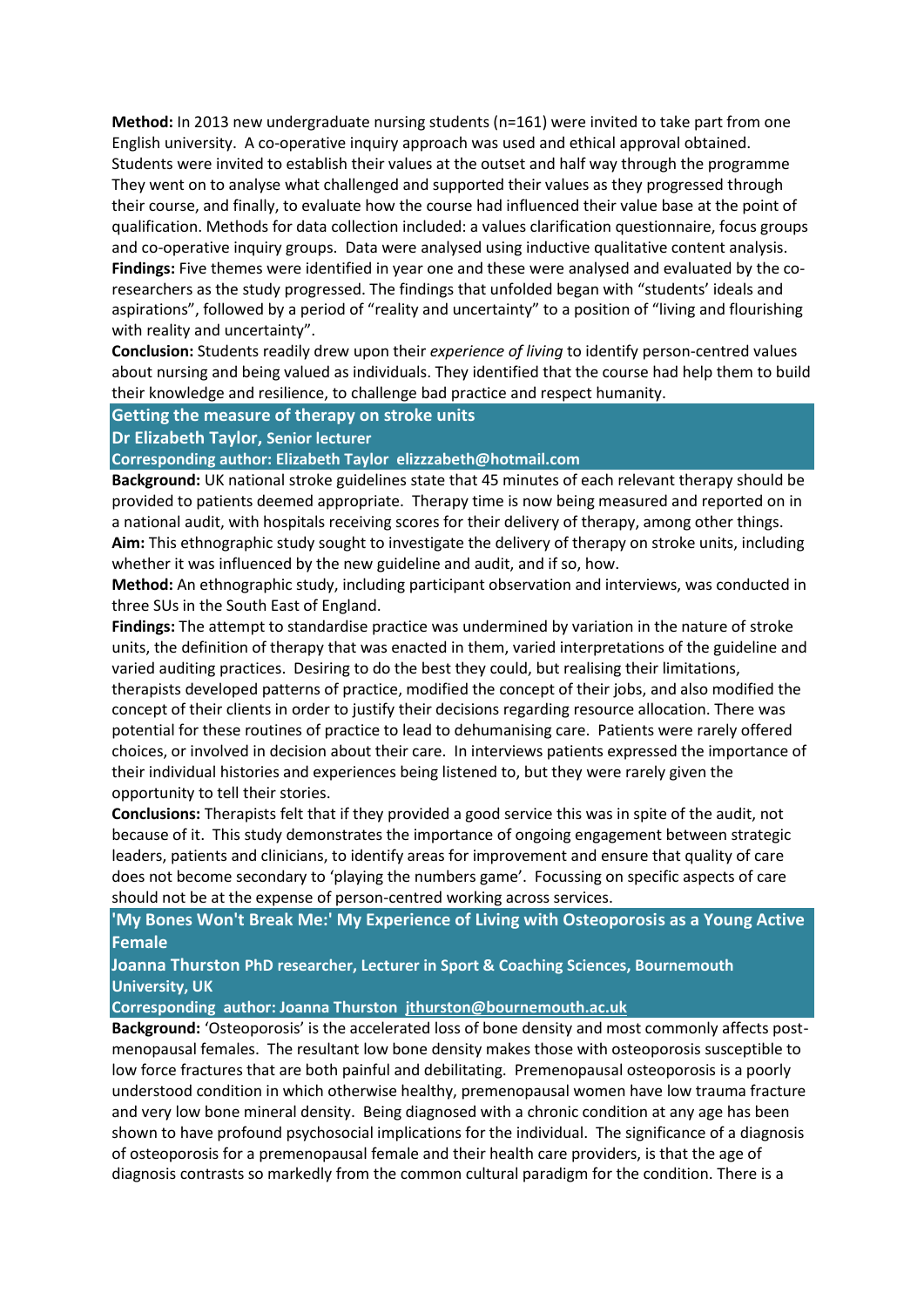paucity of literature on the patient experience of osteoporosis and literature on the patient experience of premenopausal osteoporosis seems absent altogether.

**Aim:** The aim of this study is to explore the experience of living with osteoporosis, as a young active female.

**Method:** Autobiographical methodology was employed utilising life story narrative, personal diary and blog entries over a 2 year period, from 3 months pre-diagnosis to 21 months post diagnosis, to allow the breadth and depth of the experience of living with premenopausal osteoporosis to be captured through storytelling.

**Findings:** Stories of lost identity, low self worth, exposed physical vulnerability, fear and uncertainty stem from a feeling of premature aging and the position of 'stranger', both within the diagnostic group and with one's peers. The diagnosis of osteoporosis as a young woman marks a biographical shift from an anticipated progression through life, to one that has deviated markedly from this path to an unknown endpoint and this brings with it unanticipated questions over longevity, quality of life and a feeling of being robbed of a 'normal' life.

**Conclusion:** The findings suggest that being a non-traditional patient for a condition adds a unique dimension to processing and living with a diagnosis. First person narratives are a powerful tool to build an understanding of the experiences of individuals living with chronic conditions such as osteoporosis.

**Cancer survivorship from a perspective of shared humanity.**

**Kathleen Vandenberghe PhD researcher, Bournemouth University, UK ,** 

**Corresponding author: Kathleen Vandenberghe Kathleen.Vandenberghe@bournemouth.ac.uk Background:** In Humanising healthcare practice and research we explore the subjectivity of patients' illness experiencing and how they create meaning in a way that is specific to their self and their life. Our concept of well-being resonates with free personal creation rather than with determination.

Contemporary theories of Embodied Enactive Cognition (EEC) point out that thinking and creating meaning happens 'with' our bodies rather than just 'within' our bodies (Johnson, 2007). This nondualistic body-mind view makes links between general spatial and kinaesthetic schemas and the conceptualising of personal experiences. It also links biological striving for survival and flourishing with the direction and sequence of psychological processing.

Exploring subjective experiencing through the lens of EEC embeds human freedom and uniqueness in a given and non-conscious aspect of humanity. As this lens taps into the basic sameness of human bodies it invites empathy. In other words incorporating an ECC perspective in our Humanising practice and research can contribute to a fuller knowing and sharing of humanity.

**Aim:** This study explores how thirteen adult survivors of bowel cancer who are between a few months and 20 years after finishing their treatment think about their Self in relation to cancer. I aim to understand their experience from a perspective of ECC.

**Method:** According to ECC the unconscious thinking mechanisms that engage a bodily logic are embedded in the metaphorical conceptualising of experience (Lakoff & Johnson, 1999). This research brings to the fore the spatial and kinaesthetic structure of participants' metaphors, compares them for similarities and differences, and explores potential links from a developmental perspective.

**Findings:** Based on the spatial kinaesthetic schemas of people's metaphors subtle but distinct diversification of cancer survivorship experiences emerge.

**Conclusion:** This study will contribute to and potentially complement the overall body of research that aims to refine the understanding of survivorship.

#### **References**

JOHNSON, M. (2007) *The Meaning of the Body. Aesthetics of human understanding.* Chicago & London: The University of Chicago Press.

LAKOFF, G. and JOHNSON, M. (1999). *Philosophy in the Flesh. The Embodied Mind and Its Challenges to Western Thought*. New York: Basic Books.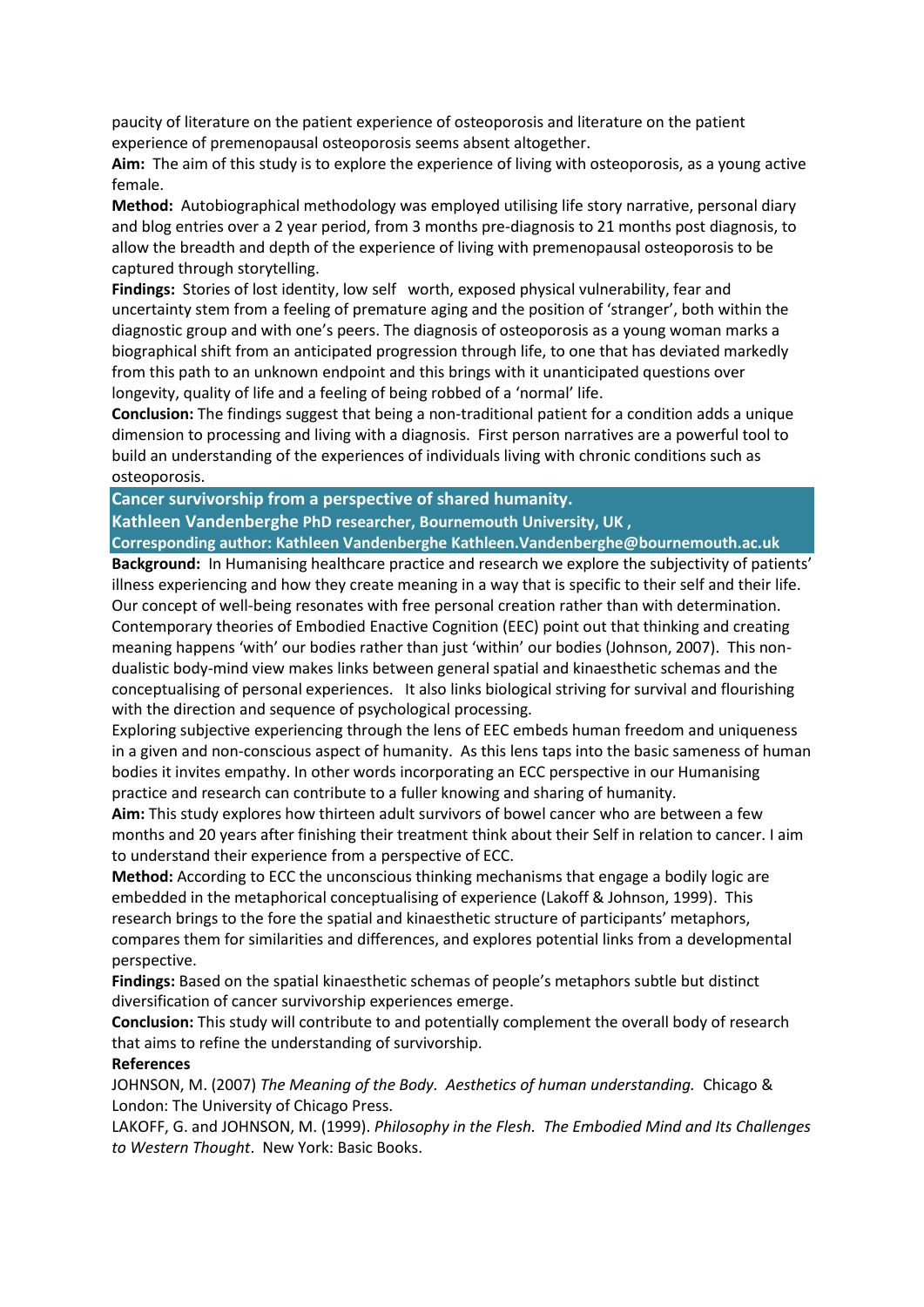**Exploring the unique physical, emotional and financial implications of facing cancer while alone: an integrated approach to qualitative research and art-based enquiry Dr Sofia Vougioukalou & Dr Catherine Lamont-Robinson, School of Healthcare Sciences, Cardiff University**

**Corresponding author: Sofia Vougioukalou VougioukalouS@cardiff.ac.uk**

**Background:** Cancer diagnosis and treatment often has a significant impact on people's lives long after the end of the medical treatment. Partners and families are seen as the main source of support for people living with cancer however little is known about how people cope when living alone, particularly in areas of geographical isolation and socioeconomic deprivation.

**Method:** This qualitative research project on survivors' experiences was complemented by an artbased enquiry facilitated remotely via telephone and email with individual participants by an experienced arts for health facilitator. Living Alone with Cancer Explorations (LACE) aimed to offer a supportive and non-judgemental space to enable cancer survivors to explore their new situation and reflect on changes in their lives using art.

**Findings:** We found that even though cancer patients who live alone were not eager to participate in art workshops with people they didn't know, they were comfortable working with an artist after being introduced to the nature of the activity at the end of a qualitative interview. They produced poems, photographs and drawings that either directly reflected or were metaphors of the effect of cancer in their lives. The findings from the patient experience interviews were triangulated with the observations and interviews from the participants in the art workshops in order to investigate the ways by which art-based non-lexical data elicitations complemented qualitative interviews of cancer patient experiences.

**Conclusions:** Issues and challenges in engaging hard-to-reach patients through this medium will be discussed.

**Humanising the curriculum: Perspectives from BU PIER Partnership**

**Angela Warren Carer and Service user co-ordinator, Faculty of Health and Social Sciences, Bournemouth University** 

**Corresponding author: Angela Warren awarren@bournemouth.ac.uk**

Todres et al (2009) state, 'To be concerned with humanisation is to uphold a particular view all value of what it means to be human, and furthermore to find ways to act on this concern.' The humanisation of healthcare: a value framework for qualitative research' presents the main aspects of what it means to be human as eight dimensions of humanisation/dehumanisation. Hemingway et al. (2012) suggest that focusing care on what is important to us as human beings enables practitioners to always put the person first, and pre- registration education clearly has a role

to play in this.

The PIER Partnership seeks to reinforce the centrality of the person (patient) and their carer(s) in health and social care practice by their involvement in the undergraduate programmes in HSS. Using Todres' eight dimensions of humanisation, this presentation will demonstrate how the PIER partnership contributes to the curriculum in a variety of ways:

- Providing a vital link between theory and practice
- Enabling students to practice skills in a safe environment with time for critical reflection
- Helping students see beyond the label of diagnosis, to see people as people first with their own unique context and history.